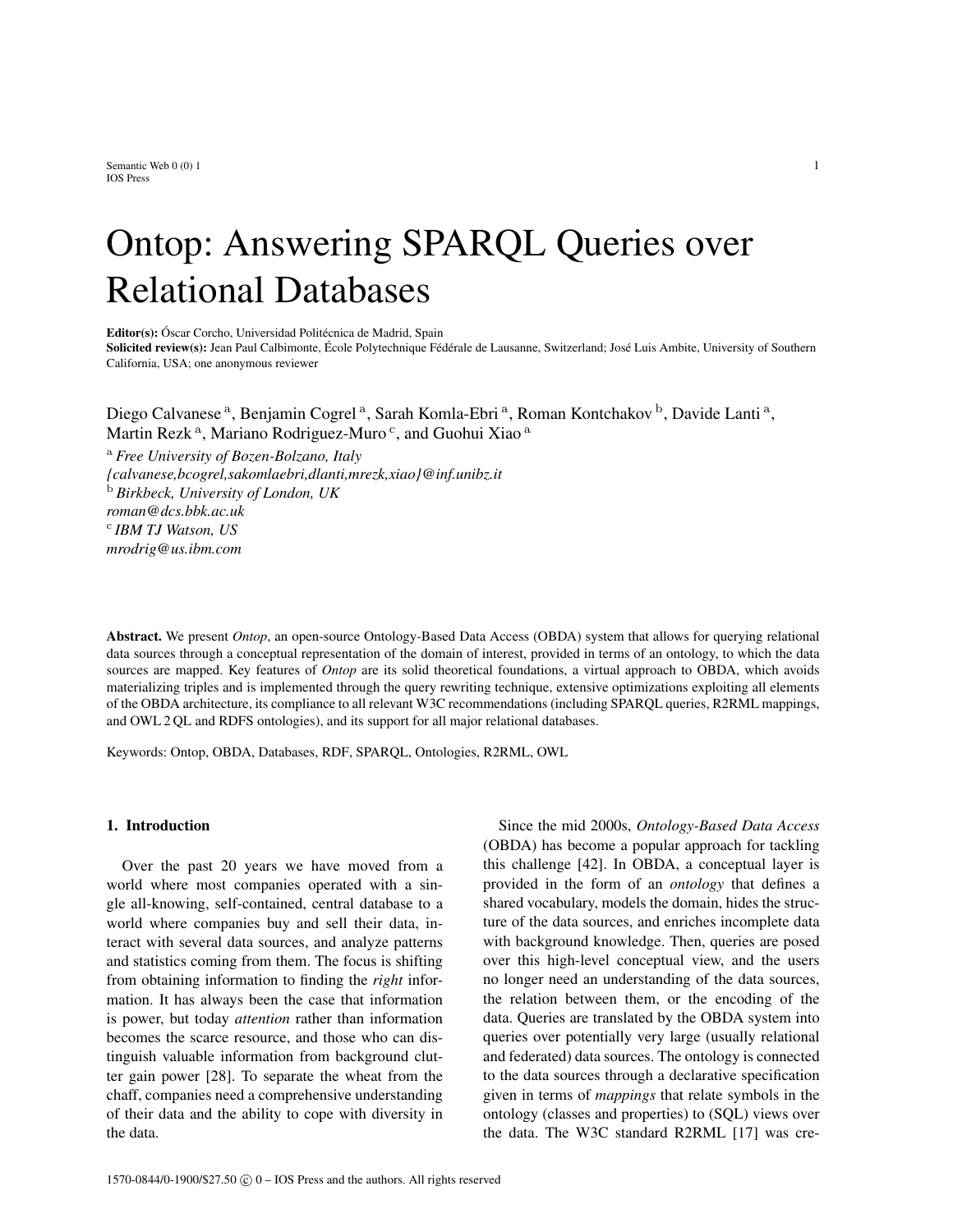ated with the goal of providing a language for specifying mappings in the OBDA setting. The ontology together with the mappings exposes a virtual RDF graph, which can be queried using SPARQL, the standard query language in the Semantic Web community. This virtual RDF graph can be *materialized*, generating RDF triples to be used with RDF triplestores, or alternatively it can be kept *virtual* and queried only during query execution. The virtual approach avoids the cost of materialization and can profit from more than 30 years' maturity of relational database systems (efficient query answering, security, robust transaction support, etc.).

To illustrate these concepts and different notions in this article, we will use the following running example. All the material required to run this example in the OBDA system *Ontop* (and a complementary tutorial) can be found online<sup>1</sup>.

Example 1.1 (Hospital Database). We consider a hospital database with a single table tbl\_patient that contains information on lung cancer patients. The table has 4 attributes: the patient identifier  $(pid)$ , his/her name, the type of cancer (tumor), and its stage. The lung cancer can be of two types: Non-Small Cell Lung Carcinoma (NSCLC) and Small Cell Lung Carcinoma (SCLC), which are encoded in the table by a boolean value type as follows:

– false for NSCLC and true for SCLC.

The stage of the cancer is encoded by a positive integer value stage as follows:

- NSCLC: 1–6 for stages I, II, III, IIIa, IIIb, and IV, respectively;
- SCLC: 1 and 2 for stages Limited and Extensive, respectively.

| name      | type  | stage |
|-----------|-------|-------|
| 'Mary     | false |       |
| $J_0$ hn' | true  |       |

Our sample table contains the following data:

Suppose we need a simple piece of information from this database: "Give me the names of patients with a tumor of stage IIIa". Even this simple query in this tiny database already presents some challenges, because in order to formulate the query and to understand and analyze the results we need to know how the information is encoded in the data. In this paper, we describe how to use the *Ontop* system to address this challenge by enhancing the database with a semantic layer.  $\Box$ 

We present the OBDA system *Ontop*<sup>2</sup> , a mature open-source system, which is currently being used in a number of projects. *Ontop* supports all the W3C recommendations related to OBDA: OWL 2 QL, R2RML, SPARQL, SWRL, and the OWL 2 QL entailment regime in SPARQL. The system is available as a Protégé plugin, a SPARQL endpoint through Sesame Workbench, and a Java library supporting OWL API and Sesame API.

The structure of the article is as follows. Section 2 presents a high-level overview of the architecture of *Ontop*. Section 3 surveys additional tools that can be used with *Ontop* for creating, deploying, and querying OBDA systems. Section 4 describes the SPARQL query answering techniques implemented in *Ontop*. Section 5 outlines the applications of *Ontop*, in particular the Statoil and Siemens use cases in the context of the *Optique* EU project. Related SPARQL query answering systems are surveyed in Section 6. Section 7 is a retrospective on the development of *Ontop* over the past five years. Finally, Section 8 concludes the article.

# 2. Architecture of *Ontop*

*Ontop* is an open-source<sup>3</sup> OBDA system released under the Apache license, developed at the Free University of Bozen-Bolzano. The *Ontop* system exposes relational databases as virtual RDF graphs by linking the terms (classes and properties) in the ontology to the data sources through mappings. This *virtual* RDF graph can then be queried using SPARQL by translating the SPARQL queries into SQL queries over the relational databases. This translation process is transparent to the user.

The architecture of *Ontop*, which is illustrated in Fig. 1, can be divided in four layers: *(i)* the inputs, i.e., the domain-specific artifacts such as the ontology, mappings, database, and queries; *(ii)* the core of the system in charge of query translation, optimization, and execution; *(iii)* the APIs exposing standard Java interfaces to users of the system; and *(iv)* the applications that allow end-users to execute SPARQL queries over databases. We explore each of these components in turn.

<sup>1</sup>https://github.com/ontop/ontop-examples/ tree/master/swj-2015

<sup>2</sup>http://ontop.inf.unibz.it

<sup>3</sup>http://github.com/ontop/ontop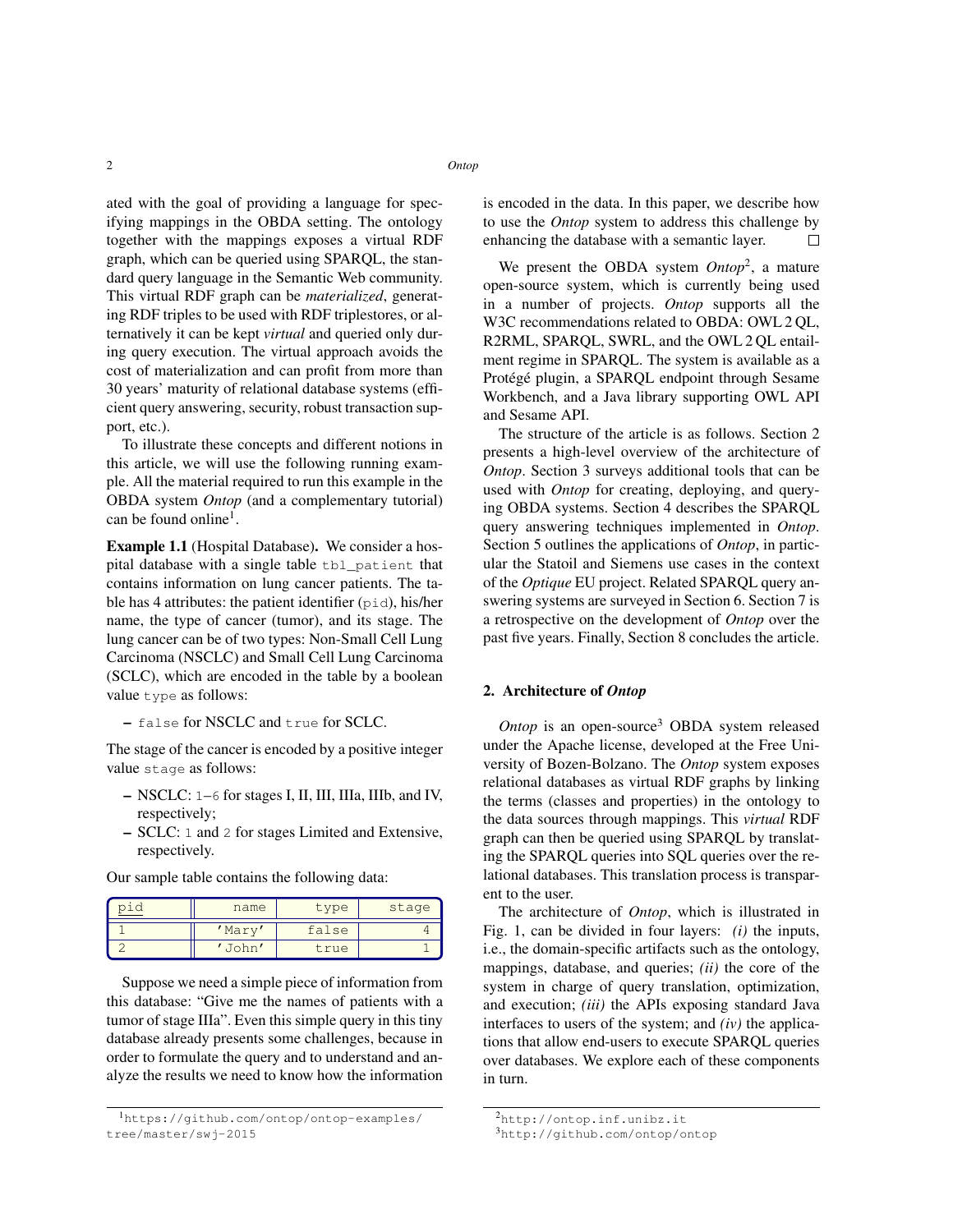

Fig. 1. Architecture of the *Ontop* system

# *2.1. Inputs: Ontology, Mappings, Queries, and Databases*

To the best of our knowledge, *Ontop* is the first OBDA system that supports all the W3C recommendations related to OBDA: OWL 2 QL, R2RML, SPAROL, SWRL, and the OWL 2 OL entailment regime in SPARQL<sup>4</sup>. In addition, it supports all major commercial and open-source relational databases.

*Ontology. Ontop* uses RDFS [8] and OWL 2 QL [39] as ontology languages. OWL 2 QL is based on the *DL-Lite* family of lightweight description logics [11,3], which guarantees that queries over the ontology can be rewritten into equivalent queries over the data alone. Recently *Ontop* has been extended to support also a fragment of SWRL [61].

Example 2.1. The following ontology captures the domain knowledge of our running example. It describes the concepts of cancer and cancer patient with the following OWL axioms:

```
:NSCLC rdfs:subClassOf :LungCancer .
       :SCLC rdfs:subClassOf :LungCancer .
 :LungCancer rdfs:subClassOf :Neoplasm .
:hasNeoplasm rdfs:domain :Patient .
:hasNeoplasm rdfs:range :Neoplasm .
    :hasName a owl:DatatypeProperty .
   :hasStage a owl:ObjectProperty .
```
In particular, classes :NSCLC and :SCLC are sub-

classes of :LungCancer (that is, both are types of lung cancer), which in turn is a subclass of :Neoplasm. The object property :hasNeoplasm has class :Patient as its domain and :Neoplasm as its range (in other words, it relates patients to neoplasms). We also have a datatype property : hasName and an object property :hasStage.  $\Box$ 

*Mappings. Ontop* supports two mapping languages: the W3C RDB2RDF Mapping Language (R2RML), which is a widely used standard; and the native *Ontop* mapping language, which is easier to learn and use. *Ontop* includes tools for converting native mappings into R2RML mappings and vice-versa. Intuitively, a mapping assertion consists of a source, which is an SQL query retrieving values from the database, and a target, which constructs RDF triples with values from the source.

Example 2.2. The ontology in Example 2.1 can be populated from the database in Example 1.1 by means of the following mappings in the simplified *Ontop* native mapping syntax:

<sup>4</sup>SWRL and the OWL 2 QL entailment regime are currently supported experimentally.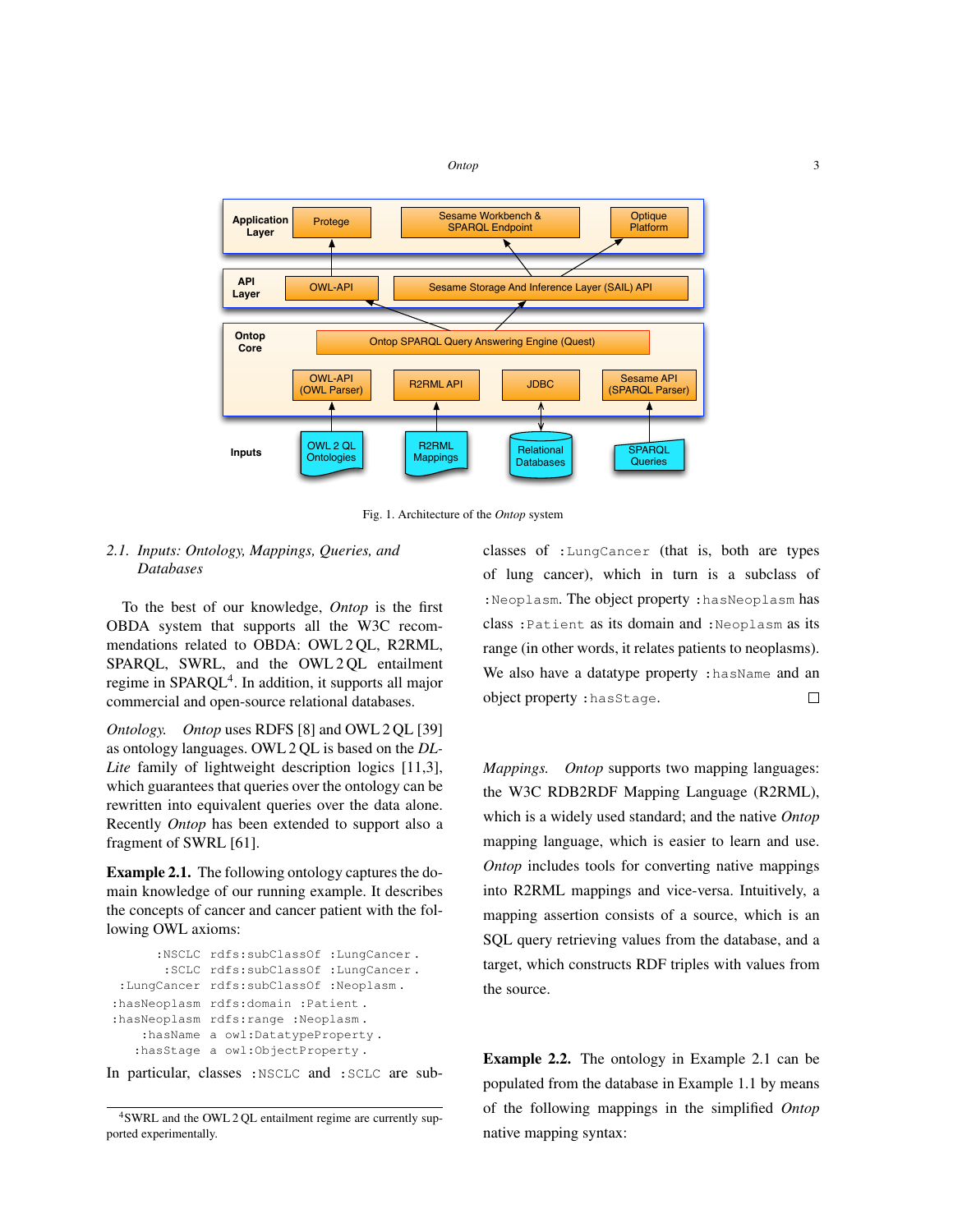4 *Ontop*

```
:db1/{pid} a :Patient .
   ← SELECT pid FROM tbl_patient
:db1/neoplasm/{pid} a :NSCLC .
   ← SELECT pid FROM tbl_patient
      WHERE type = false
:db1/neoplasm/{pid} a :SCLC .
   ← SELECT pid FROM tbl_patient
      WHERE type = true
:db1/{pid} :hasName {name} .
   ← SELECT pid, name FROM tbl_patient
:db1/{pid} :hasNeoplasm :db1/neoplasm/{pid} .
   ← SELECT pid FROM tbl_patient
:db1/neoplasm/{pid} :hasStage :stage-IIIa .
   ← SELECT pid FROM tbl_patient
```
**WHERE** stage = 4 and type = false

In this example, IRIs like :hasStage and rdf:type (abbreviated as a) represent the constant components of the RDF triples. IRIs :db1/{pid} and : db1/neoplasm/{pid} are constructed using values from the database: in both cases, {pid} is the value of the attribute pid in the respective SQL query. Similarly, {name} is a literal whose value is taken from the attribute name in the SQL query of the mapping. Note that there are individuals that represent patients, :db1/{pid}, and individuals that represent their tumors, :db1/neoplasm/{pid}. This allows for a better modeling of the domain.  $\Box$ 

Mappings are also used for data integration. To model an entity, for instance, a patient, that is represented by different objects in different datasources, there are in principle two options. First, one can virtually merge different objects representing the same entity by generating the same URI for them. Second, when the first option is not available, one can use owl:sameAs in the target of the mappings to explicitly state the equality between objects [12].

*Queries. Ontop* supports essentially all features of SPARQL 1.0 as well as the OWL 2 QL entailment regime of SPARQL 1.1 [35]. Implementation of other features of SPARQL 1.1 (e.g., aggregates, property path queries, negation) is ongoing work.

Example 2.3. Recall our information need in Example 1.1: the names of all patients who have a neoplasm (tumor) at stage IIIa. This can be represented by the following SPARQL query:

```
SELECT ?name WHERE {
 ?p a :Patient ;
     :hasName ?name ;
     :hasNeoplasm ?tumor .
 ?tumor a :Neoplasm ;
         :hasStage :stage-IIIa . }
```
On our sample database, the query would return 'Mary'. Observe that the vocabulary is more domainoriented and independent of the representation in the database and there is no need to be aware of the specific values that encode types or stages of cancer in the database. П

*Databases. Ontop* supports standard relational database engines via JDBC. These include all major commercial relational databases (DB2, Oracle, MS SQL Server) and the most popular open-source databases (PostgreSQL, MySQL, H2, HSQL). In addition, *Ontop* can be used with federated databases (e.g., Teiid<sup>5</sup> or Exareme<sup>6</sup>, formerly called ADP [59]) to support multiple data sources (e.g., relational databases, XML, CSV, and Web Services).

# *2.2. Ontop Core*

The core of *Ontop* is the SPARQL engine *Quest*, which is in charge of rewriting SPARQL queries over the virtual RDF graph and ontology into SQL queries over the relational database (see Section 4).

# *2.3. API Layer*

System developers can use *Ontop* as a Java library: *Ontop* implements two widely-used Java APIs, which are also available as Maven artifacts.

- OWL API [25] is a reference implementation for creating, manipulating, and serializing OWL ontologies. We extended the OWLReasoner Java interface to support SPARQL query answering.
- Sesame [9] is a de-facto standard framework for processing RDF data. *Ontop* implements the Sesame *Storage And Inference Layer* (SAIL) API supporting inferencing and querying over relational databases.

# *2.4. Application Layer*

*Ontop* is also available through a simple commandline interface and through several applications accessing it via the aforementioned APIs. We describe three such applications, which we have developed and maintained together with *Ontop* over the past years.

<sup>5</sup>http://teiid.jboss.org

<sup>6</sup>http://www.exareme.org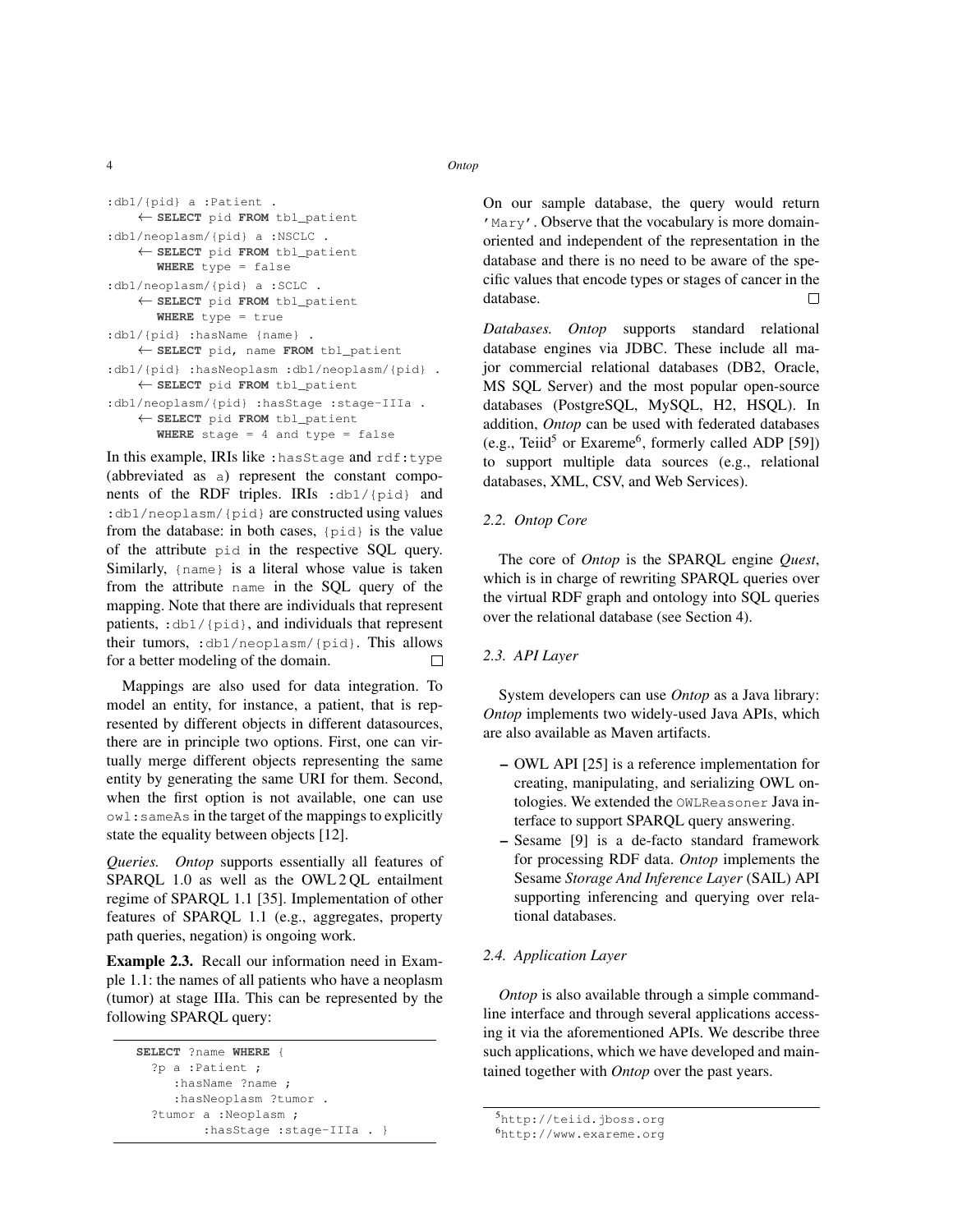

(a) Mapping editor (b) SPARQL query answering

Fig. 2. Screenshots of the *Ontop* Protégé Plugin

– *Protégé. Ontop* implements a *plugin for Protégé* based on OWL API. The plugin provides a graphical interface for various key functionalities related to OBDA: editing mappings, executing SPARQL queries, checking consistency of the ontology, bootstrapping ontologies and mappings from the database, importing and exporting R2RML mappings, materializing RDF triples, etc. Figure 2 shows two screenshots of the *Ontop* Protégé plugin for creating mappings and answering SPARQL queries from the running example.

– *Sesame Workbench and SPARQL Endpoint*. Sesame OpenRDF Workbench is a web application for administrating Sesame repositories. We extended the Workbench to create and manage *Ontop* repositories using SAIL API. Such repositories can then be used as standard SPARQL endpoints. Figure 3 shows a screenshot of creating an *Ontop* repository in Sesame Workbench.

– *Optique Platform.* The Optique Platform complements *Ontop* by adding an intuitive visual query builder, tools for ontology and mapping management, a user-friendly query answering interface, and a database federation tool, among other features [22]. *Ontop* is the core of the Optique Platform and is in charge of the query transformation module. The platform can exploit massive parallelism in the backend whenever possible, and it also supports streaming data (in the streaming scenario, *Ontop* is used only for query rewriting).



Fig. 3. Screenshot of the *Ontop* Sesame Workbench

# 3. Ecosystem

Complementary to *Ontop*'s core functionalities, there are additional tools that support the tasks involved in creating and deploying OBDA systems. We now provide a brief overview of some of the tools for bootstrapping mappings and ontologies, for federating data sources at SQL and SPARQL levels, and for formulating queries.

*Ontop* 5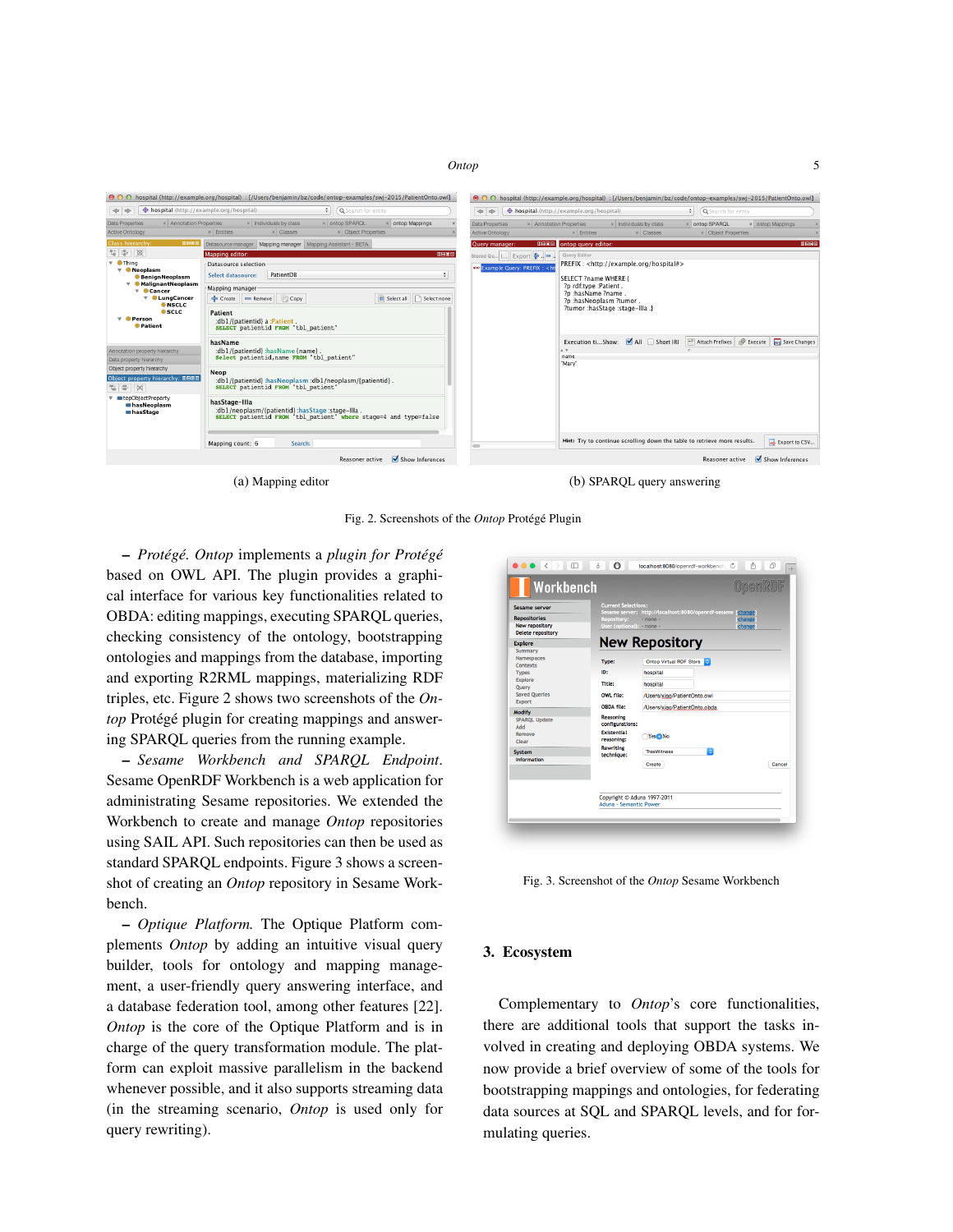## *3.1. Mapping Generation*

The process of creating mappings is probably the most complex step in setting up an OBDA system. It involves writing individual queries for each table and column that needs to be aligned with the ontology's vocabulary. A number of tools for (semi-)automatic creation of mappings have been implemented.

*Mapping Bootstrappers* automatically generate mappings and vocabularies from database schemas. *Ontop* includes a mapping bootstrapper, which is available as a command-line tool and as part of the Protégé plugin. Most of the existing tools generate mappings that follow the *Direct Mapping*<sup>7</sup> specification, a W3C recommendation for a default way of generating RDF triples from SQL databases. The specification contains guidelines on *(i)* how to use the values of primary, foreign, and unique keys to create IRIs for subjects and objects in RDF triples, *(ii)* how to use table names to define classes, and *(iii)* how to use table and column names to define properties. The specification also deals with low-level issues such as casting SQL values to RDF literals, handling null values, etc. Although the (default) direct mapping is not necessarily useful as a mapping by itself, many mapping bootstrappers take it as a baseline for mapping generation.

It is important to note, however, that a direct mapping is usually not sufficient to capture the semantics of the data such as class hierarchies encoded in columns with codes or IDs (e.g.,  $type = false$  indicates small cell lung cancer), or the conditions that a certain value in a column identifies the object(s) that belong to a certain class (e.g., a patient with stage 1 to 4 is a high risk patient). Systems like MIRROR [21] and BootOX [27] support automatic generation of such complex mappings by exploiting the common patterns that schema managers use to encode the semantics of the domain in the relational database.

Once mappings have been generated with any of these tools, any query engine for virtual RDF graphs like *Ontop* can use them.

*Semi-automatic Mapping Generation.* Mappings can be constructed semi-automatically: the system suggests new mappings by analyzing the data sources and the existing mappings and the user guides the process. Such systems, e.g., Karma [34] and Clio [20], rely on schema matching techniques developed for data integration [18].

### *3.2. Ontology Bootstrapping and Matching*

A basic vocabulary of classes and properties can be obtained from the table and column names in a database. However, such a vocabulary lacks ontological axioms that describe its semantics. *Ontology bootstrappers* are tools that extract RDFS or OWL axioms using schema information (such as integrity constraints) and/or the data in the database. For instance, BootOX [27] can be used for ontology bootstrapping.

However, the quality of automatically bootstrapped ontologies is usually not sufficient to allow their direct use for querying data sources. Moreover, users might want to use also well-established domain ontologies in combination with bootstrapped ones. So, the bootstrapped and domain ontologies need to be aligned. Ontology matching techniques [19], which are able to perform such alignment, can be seen as an extension of the schema matching techniques mentioned earlier. For example, BootOX uses the ontology matching tool LogMap [26].

# *3.3. SQL Federation*

One way in which *Ontop* supports data integration scenarios is through SQL federation. A *federated database* is a DBMS that maps multiple independent databases into a single *virtual* schema. The designer of a federated database chooses how to map the independent databases into the virtual schema by, e.g., creating one-to-one mappings, renaming elements of the schema, or creating virtual tables from SQL views. Some federated databases also use wrappers for non-SQL databases (e.g., XML) to provide a uniform user interface for the client. SQL execution is coordinated by the federation engine, which exploits techniques for planning and executing cross-database joins with guarantees of concurrency and transaction control.

Most major DBMSs support federated schemas that integrate independent servers of their own kind: for example, MySQL creates federated schemas over independent MySQL servers. Federated schemas with databases from multiple vendors are supported by systems like UnityJDBC, IBM Websphere, MS SQL Server, and Oracle; open-source solutions are provided by JBoss's Teiid and Exareme, both of which are supported by *Ontop*.

<sup>7</sup>http://www.w3.org/TR/rdb-direct-mapping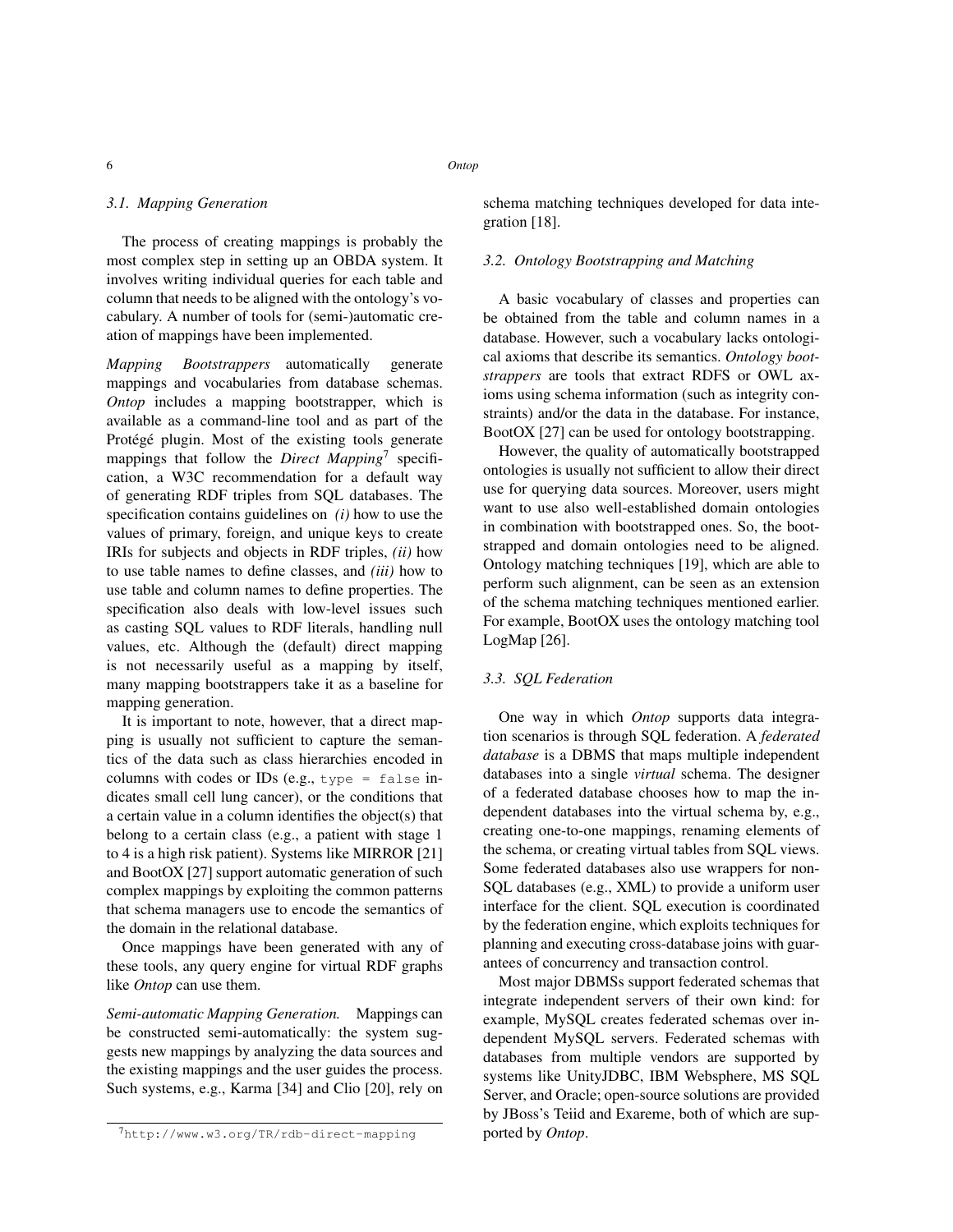#### *Ontop* 7

## *3.4. SPARQL Federation*

Another setup in which *Ontop* can be used in data integration scenarios is through SPARQL federation. As with federated SQL databases, SPARQL federation involves multiple and independent SPARQL endpoints that are queried through a single entry point. We distinguish two forms of federation available: seamless federation and SPARQL 1.1 SERVICE federation.

*Seamless federation* is very similar to SQL federation. That is, a system manager creates a federated SPARQL end-point where she configures access to independent and remote end-points. Clients submit plain SPARQL queries to the federated end-point, unaware of the existence of the remote end-points. As with SQL federation, the federation system is responsible for finding the most efficient way of executing queries (in particular, it is extremely important to minimize the amount of data transferred between end-points). Anapsid [2] and FedX [55] are examples of such systems.

In contrast, *SERVICE federation* involves direct references to remote end-points in SPARQL 1.1 queries: the SERVICE keyword is used to scope a subgraph to a particular end-point. For example:

| SELECT ?s ?o {                                     |  |  |  |
|----------------------------------------------------|--|--|--|
| ?s a :Patient .                                    |  |  |  |
| <b>SERVICE</b> ex:endpoint { ?s foaf: knows ?o } } |  |  |  |

When a SERVICE keyword is encountered, the SPARQL engine delegates the evaluation of the enclosed graph pattern to the SPARQL end-point specified in the SERVICE call. The result is retrieved by the local SPARQL engine and used to continue the evaluation of the SPARQL query. SPARQL federation through SERVICE calls is available in most SPARQL 1.1 compliant engines.

In contrast to seamless federation, using the SERVICE keyword does not require the federation engine to know about the remote end-points *a priori*. In fact, the end-point URL itself can be a variable in the query, getting values as the query gets executed.

*Ontop* can be used in both of these setups by deploying an *Ontop* SPARQL end-point (see Section 2.4).

# *3.5. Ontology-based Query Interface*

The task of formulating SPARQL queries can be challenging for end-users. There are several ontologybased visual query interfaces to ease this task, e.g., OptiqueVQS [58], QueryVOWL [24], SEWASIE



Fig. 4. The *Ontop* workflow

VQS [15], and Faceted search [60]. These tools can be used together with *Ontop*. In particular, OptiqueVQS is the query interface in the *Optique* platform.

# 4. Answering SPARQL Queries

*Ontop* answers end-user's SPARQL queries by rewriting them into SQL queries and delegating execution of the SQL queries to the data sources. With this approach there is no need to apply rules to the data sources to materialize all the facts entailed by the ontology. The workflow of *Ontop* can be divided into an off-line and online stages and is illustrated in Fig. 4. The most critical task during start-up (the offline stage) is generating the so-called T-mappings [49] by compiling the ontology into the mappings. During query execution (the online stage), *Ontop* transforms an input SPARQL queries into an optimized SQL query using the T-mappings and database integrity constraints. We now explain each of the two stages.

# *4.1. Off-line Stage: Ontology and Mapping Compilation*

The off-line stage of *Ontop* processes the ontology, mappings, and database integrity constraints. This stage can be thought of as consisting of three phases: (1) ontology classification, (2) T-mapping construction, and (3) T-mapping optimization. In the implementation of *Ontop*, however, the last two phases are performed simultaneously.

In Phase 1, the ontology is loaded through OWL API and is classified using the built-in OWL 2 QL reasoner. The resulting complete hierarchy of properties and classes is stored in memory as a directed acyclic graph. For example, in the ontology in Ex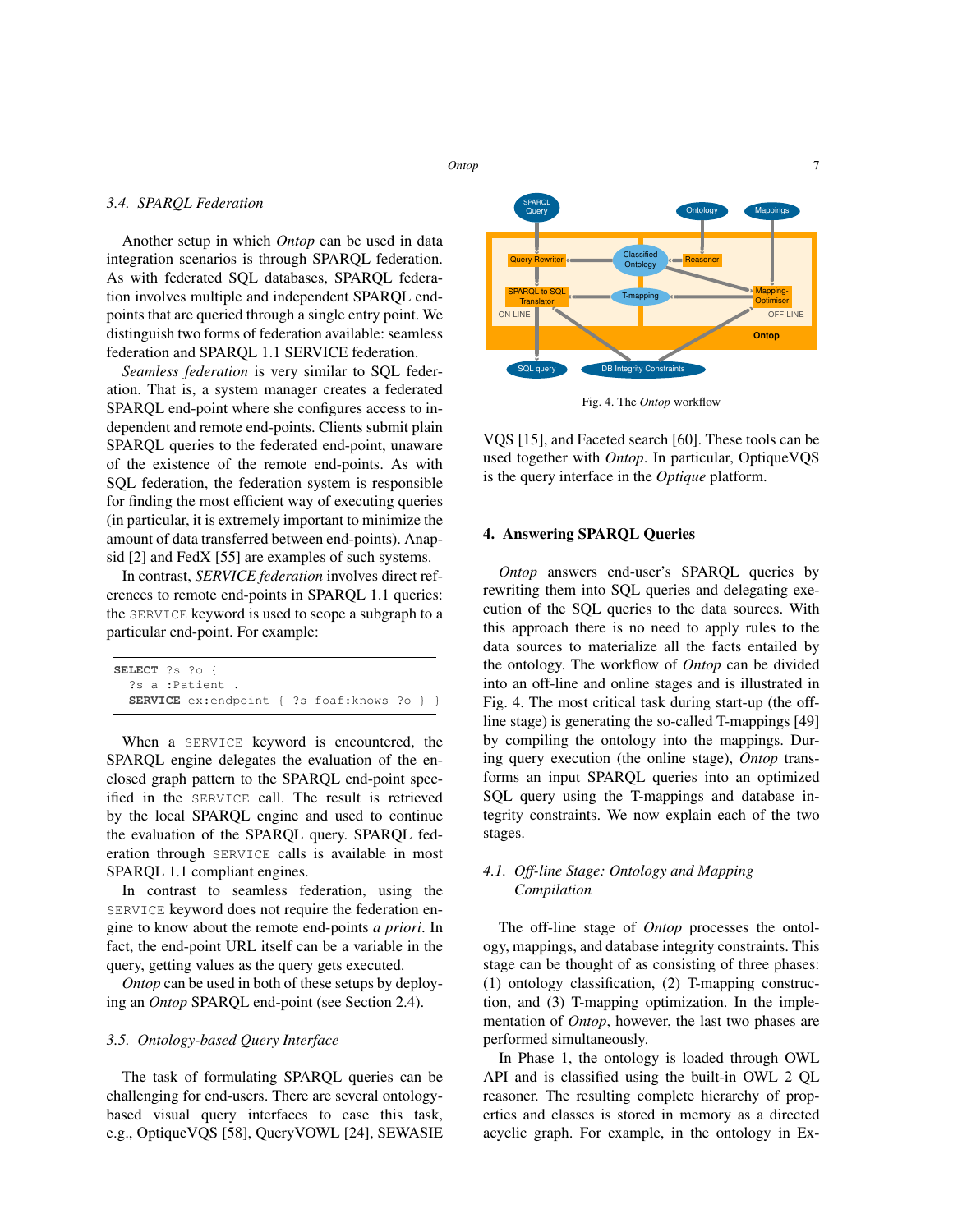ample 2.1, both :NSCLC and :SCLC are subclasses of :LungCancer, which in turn is a subclass of :Neoplasm. It follows that every NSCLC and every SCLC is a form of neoplasm:

```
:NSCLC rdfs:subClassOf :Neoplasm .
:SCLC rdfs:subClassOf :Neoplasm .
```
The classification algorithm is based on a variant of graph reachability [45] (a similar procedure was later described in [37]).

In Phase 2, T-mappings are constructed by compiling the complete class and property hierarchies into the mappings [49,51]. For example, consider concept :Neoplasm in Example 2.1. Although it has no rules in the mappings defined by the user, the two class inclusions derived above give rise to the following rules in the T-mapping:

```
:db1/neoplasm/{pid} a :Neoplasm.
    ← SELECT pid FROM tbl_patient
      WHERE type = false
:db1/neoplasm/{pid} a :Neoplasm.
    ← SELECT pid FROM tbl_patient
      WHERE type = true
```
Finally, in Phase 3, the T-mappings are optimized by using disjunction (OR) and interval expressions in SQL and by applying the semantic query optimization (SQO) techniques (which will be described in Section 4.2.2). For instance, using disjunction, *Ontop* transforms the two rules above into a single rule

```
:db1/neoplasm/{pid} a :Neoplasm.
    ← SELECT pid FROM tbl_patient
      WHERE type = false OR type = true
```
Such optimizations are known to be relatively expensive (for example, SQO is based on an NP-complete conjunctive query containment check) but are performed only once, during the off-line stage of *Ontop*, and therefore have no negative effect on the online stage of query processing. On the other hand, the resulting T-mappings define all the triples in the virtual RDF graph that includes all the inferences due to the ontology (under the entailment regime). Thus, during the online stage, the T-mappings are used directly for the translation of individual triple patterns in SPARQL queries into SQL.

# *4.2. Online Stage: Query Answering*

The online stage takes a SPARQL query and translates it into SQL by using the T-mappings. We focus only on the translation of SELECT queries (ASK and DESCRIBE queries are treated analogously). In this process *Ontop* also optimizes the SQL query by applying SQO techniques [16,33]. We distinguish three phases in the query answering process. (1) The SPARQL query is translated into SQL using T-mappings. (2) The resulting SQL query is optimized for efficient execution by the database engine. (3) The optimized SQL query is then executed by the database engine, and the result set is translated into the answer to the original SPARQL query by creating the necessary RDF terms. Note, however, that Phases 1 and 2 are handled together in the implementation of *Ontop* and we separate them here only for the sake of clarity. We elaborate now on the three phases of query answering.

## *4.2.1. From SPARQL to SQL*

*Ontop* internally represents the SPARQL query as a tree of the algebra expression (generated by the Sesame SPARQL parser). Each node of the tree is transformed into the respective SQL expression. To illustrate the transformation, we continue with the running example.

Example 4.1. Consider the fragment of the query in Example 2.3 that retrieves all tumors of stage IIIa:

|  | SELECT ?tumor WHERE { |                                 |  |
|--|-----------------------|---------------------------------|--|
|  | ?tumor a :Neoplasm ;  |                                 |  |
|  |                       | : has Stage : stage-IIIa . $\}$ |  |

(Note that triple pattern ?tumor a :Neoplasm was redundant in Example 2.3: indeed, *Ontop* can infer it from ?p :hasNeoplasm ?tumor because the range of :hasNeoplasm is :Neoplasm. On the other hand, the users are not expected to perform inferences and, in fact, often include such redundant triples.) The above query is represented by the following tree:



Next we explain how to produce the SQL expression from a SPARQL query using T-mappings. Algorithm 1 is a simplified version of the process. It iterates over the nodes of the SPARQL algebra tree in a bottom-up fashion; more precisely, it goes through the list  $S$  of nodes in the tree of query  $Q$  in the topological sorting order. In our running example this list is  $[T_1, T_2, J OIN, T_1, T_2, J OIN, T_2, J OIN, T_1, T_2, J OIN, T_1, T_2, J OIN, T_1, T_2, J OIN, T_1, T_2, J OIN, T_1, T_2, J OIN, T_1, T_2, J OIN, T_1, T_2, J OIN, T_1, T_2, J OIN, T_1, T_2, J OIN, T_1, T_2, J OIN, T_1, T_2, J OIN, T_1, T_2, J OIN, T$ PROJECT]. So, the algorithm starts by replacing each leaf of the tree, which is a triple pattern of the form  $(s, p, o)$ , by the union of the SQL queries defining its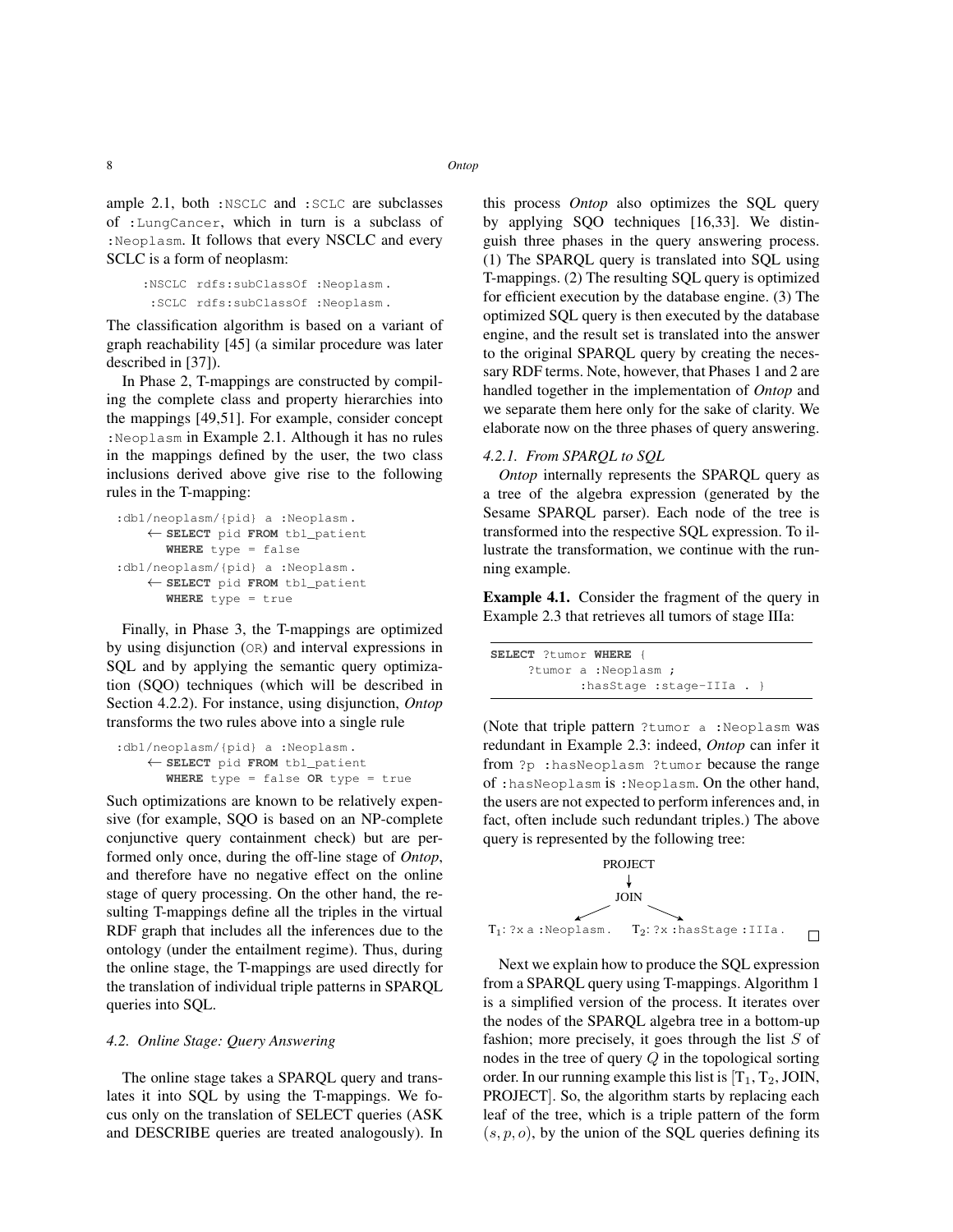predicate in the T-mapping (lines 4–5). In this step, the algorithm implicitly considers two cases: *(i)* when p is an object or data property such as :hasStage or : hasName, or  $(ii)$  when p is a (rdf:type) and o is a class such as :Patient.

Once it finishes processing the leaves, it continues to the upper levels in the tree (lines 7–17), where the SPARQL operators (JOIN, OPTIONAL, UNION, FIL-TER, and PROJECT) are translated into the corresponding SQL operators (InnerJoin, LeftJoin, Union, Filter, and Project, respectively). Once the root is translated, the process is finished and the resulting SQL expression is returned.

Example 4.2. *Ontop* translates the SPARQL query in Example 4.1 into an SQL query of the following structure (see Fig. 5a):



The leaves,  $Q_1$  and  $Q_2$ , are the SQL definitions of the concept :Neoplasm and property :hasStage, respectively, in the T-mapping rules constructed during the off-line stage (see Section 4.1). Observe that without the T-mapping optimizations in the off-line stage, the resulting SQL would contain a union in place

|     | <b>Algorithm 1.</b> Translating SPARQL into SQL                                         |
|-----|-----------------------------------------------------------------------------------------|
|     | <b>Input:</b> SPARQL query $Q$ , T-mappings $M$                                         |
|     | <b>Output:</b> SQL expression                                                           |
|     | 1: <i>S</i> ← list of nodes in <i>Q</i> in a bottom-up topological order                |
|     | 2: $\mathsf{sq} \leftarrow \mathsf{empty}$ map from nodes to SQL expressions            |
|     | 3: for node $n \in S$ do                                                                |
| 4:  | <b>if</b> <i>n</i> is triple pattern <b>then</b><br>$\triangleright$ translating leaves |
| 5:  | $\mathsf{sql}[n] \leftarrow \text{replace-Tmap-def}(n, \mathcal{M})$                    |
| 6:  | else<br>$\triangleright$ translating non-leaf nodes                                     |
| 7:  | if $n =$ JOIN $(n_1, n_2)$ then                                                         |
| 8:  | $\mathsf{sql}[n] \leftarrow \text{InnerJoin}(\mathsf{sql}[n_1], \mathsf{sql}[n_2])$     |
| 9:  | else if $n = \text{OPTIONAL}(n_1, n_2, e)$ then                                         |
| 10: | $\mathsf{sql}[n] \leftarrow \mathsf{LeftJoin}(\mathsf{sql}[n_1], \mathsf{sql}[n_2], e)$ |
| 11: | else if $n =$ UNION( $n_1, n_2$ ) then                                                  |
| 12: | $\mathsf{sgl}[n] \leftarrow \text{Union}(\mathsf{sgl}[n_1], \mathsf{sgl}[n_2])$         |
| 13: | else if $n =$ FILTER( $n_1, e$ ) then                                                   |
| 14: | $\mathsf{sgl}[n] \leftarrow \text{Filter}(\mathsf{sgl}[n_1], e)$                        |
| 15: | else if $n = \text{PROJECT}(n_1, p)$ then                                               |
| 16: | $\mathsf{sgl}[n] \leftarrow \text{Project}(\mathsf{sgl}[n_1], p)$                       |
| 17: | end if                                                                                  |
| 18: | end if                                                                                  |
|     | $19:$ end for                                                                           |
|     | 20: return sql $[S\text{.last}()]$                                                      |

```
SELECT Q1.x FROM
((SELECT concat(":db1/neoplasm/", pid) AS x
 FROM tbl_patient
 WHERE type = false OR type = true) Q1
JOIN
 (SELECT concat(":db1/neoplasm/", pid) AS x
 FROM tbl_patient
 WHERE stage = 4 AND type = false) Q2
ON Q1.x = Q2.x)
```
(a) Non-optimized generated SQL query

| SELECT concat(":db1/neoplasm/", O.pid) AS x   |
|-----------------------------------------------|
| FROM                                          |
| (SELECT T1.pid                                |
| FROM tbl patient T1 JOIN tbl patient T2       |
| ON T1.pid = T2.pid                            |
| WHERE $(T1. type = false OR T1. type = true)$ |
| AND $T2.\text{stage} = 4$                     |
| AND T2.type = $false$ ) O                     |
|                                               |

(b) SQL query after the structural optimization

|      |                  | <b>SELECT</b> concat(":db1/neoplasm/", O.pid) <b>AS</b> x |  |  |  |  |
|------|------------------|-----------------------------------------------------------|--|--|--|--|
| FROM |                  |                                                           |  |  |  |  |
|      | (SELECT pid      |                                                           |  |  |  |  |
|      | FROM tbl_patient |                                                           |  |  |  |  |
|      |                  | <b>WHERE</b> type = $false$ AND stage = 4) $\circ$        |  |  |  |  |

(c) SQL query after the self-join elimination

| <b>SELECT</b> concat(":db1/neoplasm/", pid) AS x |  |
|--------------------------------------------------|--|
| FROM tbl patient                                 |  |
| WHERE type = false AND stage = $4$               |  |

(d) SQL query after the second structural optimization

Fig. 5. Example of SQL translation and optimization

of  $Q_1$ , which would increase the complexity of the SQL query and so, would have a negative effect on the query evaluation time.  $\Box$ 

For the sake of simplicity we do not describe the translation of filter expressions and OPTIONAL (an optimal translation of unions and empty expressions in the second argument is particularly challenging) and how to handle data types and functions in SQL expressions. Instead, we refer the interested reader to [53,35].

### *4.2.2. Optimizing the generated SQL queries*

The generated SQL queries can already be executed by the database engine but they are inefficient: they often contain subqueries, redundant self-joins, and joins over complex expressions such as string concatenations (the latter, for instance, prevent the database engine from using indexes). *Ontop* employs a number of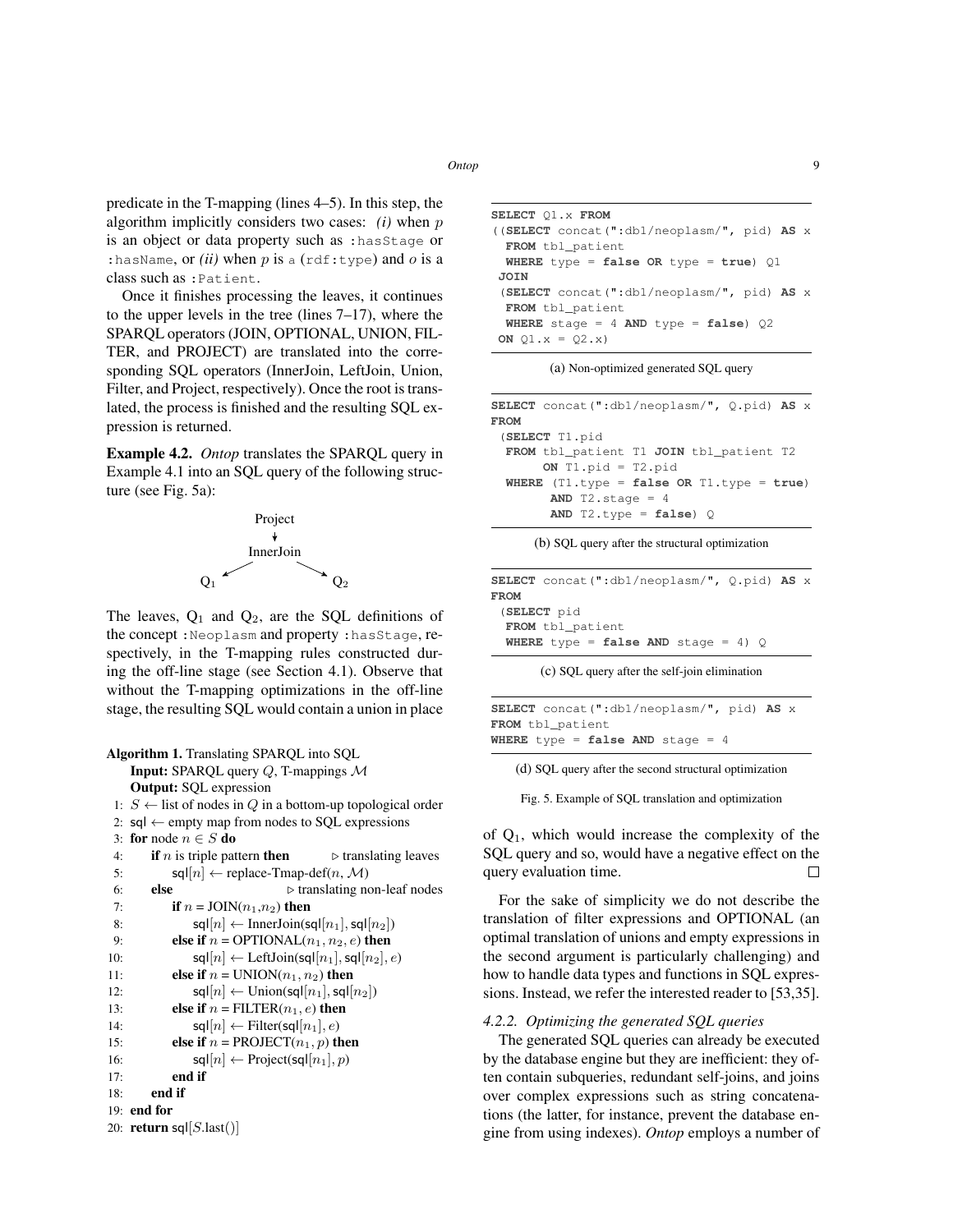structural and semantic optimizations to simplify and improve performance of produced SQL queries.

*Structural Optimizations. Ontop* applies three main structural optimizations: *(i)* pushing the joins inside the unions, *(ii)* pushing the functions as high as possible in the query tree, and *(iii)* eliminating sub-queries. Returning to the running example, the SQL query obtained by these optimizations is shown in Fig. 5b: optimizations *(ii)* and *(iii)* convert the join over the complex expressions into a join over the attributes of the relations (effectively *de-IRIing* the join) and subsequently remove the subqueries.

*Semantic Optimization. Ontop* adopts techniques from the area of SQO [16,33]. In general, SQO refers to the semantic analysis of SQL queries and use of database integrity constraints, such as primary and foreign keys, to reduce the size and complexity of the query, e.g., by removing redundant self-joins, and detecting unsatisfiable or trivially satisfiable conditions. In our running example, SQO eliminates the self-join, which is redundant because pid is the primary key of tbl\_patient; it also simplifies the WHERE clause because the condition (type = false  $OR$  type = true) is implied by (type = false). The resulting SQL query is shown in Fig. 5c. Observe that it has a sub-query, Q, that could not be eliminated before but, after the SQO step, structural optimization *(iii)* can be applied again to eliminate sub-query  $\circ$  and obtain an even simpler SQL query, which shown in Fig. 5d.

Observe that these optimizations interact with and complement each other. The optimization step is critical [36] and nontrivial. This simple example illustrates the basic principles. The translation of complex queries is more involved and takes account of the gap between the SQL and SPARQL semantics. The interested reader is referred to [35,53].

# *4.2.3. Executing Query over the Database*

Since different database engines support slightly different SQL dialects, we have to adjust the SQL syntax accordingly. For instance, the string concatenation operator is || in Postgres and concat in MySQL; in MySQL, one cannot cast a value to Integer, so we cast it to Signed instead; Postgres internally changes unquoted table and column names (identifiers) to lowercase, while Oracle and H2 change unquoted identifiers to uppercase.

As the final step, *Ontop* sends the generated SQL query to the database engine and translates the result into RDF terms (URIs or literals) to construct the answers to the SPARQL query. In the implementation, *Ontop* wraps the result set obtained from the database via JDBC and creates corresponding Java objects for OWL API or Sesame API.

## *4.3. Performance*

The cost of query answering in *Ontop* can be split into three parts: *(i)* the cost of generating the SQL query, *(ii)* the cost of execution by the RDBMS, and *(iii)* the cost of fetching and transforming the SQL results into RDF terms. We have studied the performance of *Ontop* using several benchmarks (e.g., BSBM, Fish-Mark, LUBM, and NPD) and settings (e.g., various database engines, number of clients, dataset size) [35, 54,36,51]. The obtained results suggest that the performance of *Ontop* depends more on the complexity of the combination of ontology and mappings than on the size of the dataset. On the one hand, this is in line with the well-known theoretical results on the price of OBDA: the transformation of the query suffers an exponential blow-up in the worst case [23]. On the other hand, on the standard query rewriting benchmarks (LUBM, Adolena, etc.), the tree-witness query rewriting algorithm implemented in *Ontop* produces rewritings shorter and simpler than all other tools; moreover, it is also faster [51]. As a consequence, *Ontop* can efficiently perform ontological inferences in the virtual RDF graph mode without any need for materialization: on IMDb, for example, it is competitive with such materialization-based systems as OWLIM (GraphDB) [51] and, on LUBM, it outperforms reasoner-based systems, especially on large data instances [35]. In benchmarks like BSBM and Fish-Mark, where the number of mappings is small and the datasets range from 25 to 200 million triples, *Ontop* outperforms its competitors (D2RQ, OWLIM, Stardog, Virtuoso) by orders of magnitude [54]. This performance is the result of *(i)* the fast SPARQL-to-SQL translation (4–15ms); *(ii)* the efficient optimization of the SQL; and *(iii)* the well-known efficiency of relational databases. For instance, in BSBM with 200 million triples, *Ontop* can run more than 400.000 queries per hour (44k query mixes per hour).

To better understand the performance of OBDA systems, we developed a more challenging benchmark, the NPD Benchmark [36], which reveals the strengths and pitfalls of OBDA. It is based on the original NPD FactPages ontology, mappings and queries [57]. The NPD FactPages original data is published by the Norwegian Petroleum Directorate (NPD) and the query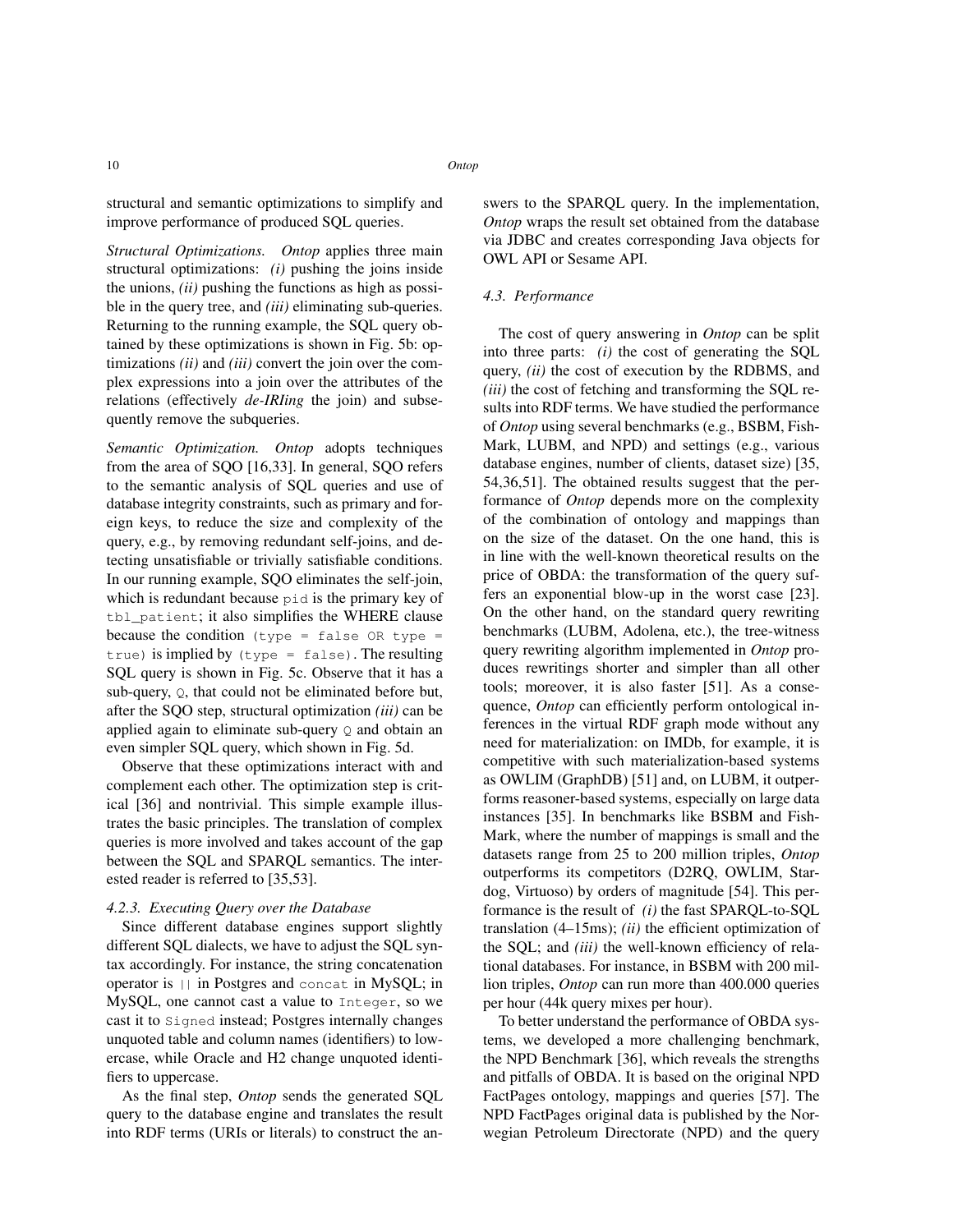set was obtained by interviewing users of NPD Fact-Pages.<sup>8</sup> This setting thus provides a realistic account of the information needs in the modeled scenario. The ontology and mappings contain thousands of axioms and rules and our benchmark comes with a dataset of up to 4 billion triples, which were obtained from the original NPD FactPages dataset. The results comparing *Ontop* and Stardog on the NPD Benchmark show [36] that our approach is scalable but more work is needed to optimize the generated SQL queries. Indeed, while the optimizations currently implemented in *Ontop* result in efficient SQL translations for most of the queries, some cases are still challenging. *Ontop* outperforms Stardog whenever the SPARQL query is translated into a small SQL query. But in those few cases when the generated SQL queries are large unions of subqueries, Stardog still outperforms *Ontop*. We are currently working on various techniques for tackling this issue.

## 5. Industrial Applications

Adoption of *Ontop* by the community has been growing steadily in the past six years. In 2015, the *On* $top$  bundle was downloaded more than  $1800$  times<sup>9</sup>, the webpage got 12K hits, and the mailing list more than 200 topics. Since November 2015, IBM has been contributing to the *Ontop* code and using it, e.g., for data integration [38]. Also, in November 2015, Complexible Inc. integrated *Ontop* code into Stardog v4.

*Ontop* is actively used in academia.<sup>10</sup> For example, the EPNet project<sup>11</sup> relies on *Ontop* to improve access for scholars to historical and cultural data on food production and commercial trade system during the Roman Empire from several data sources [14]. Also, *Ontop* is used in Semantic Mediator [7], for accessing electronic health records [46], and for querying temporal and streaming data in OBDA [41].

*Ontop* is the core component of the *Optique* Platform, which is developed in the EU large scale integrating project *Optique* [22] and commercialized by fluid Operations  $(fluidOps)^{12}$ . In the rest of this section, we describe the use cases of the two major industrial partners in the *Optique* project, namely Statoil [30] and Siemens [41], and the role *Ontop* plays there.

*Statoil.* Statoil is an international energy company with main activities in gas and oil extraction. It is headquartered in Norway and present in over 30 countries around the world. Geologists at Statoil require access to a number of large databases on a daily basis. One of them, for example, the Exploration and Production Data Store (EPDS), comprises over 1500 SQL tables with information on historical exploration data (e.g., layers of rocks, porosity), production logs, and maps, among others. It also contains business information such as license areas and companies. The schema is organized in such a way that the direct data access by engineers (and geologists in particular) often becomes challenging or even impossible. The main problem lies not only in the size of the schema and the data but also in the complex structure of this legacy database. The solution currently adopted by Statoil relies on tools that provide domain experts with a few different predefined queries. However, these pre-defined queries are often too specific, or too general, and cannot be easily combined to obtain the desired results.

*Siemens.* Siemens Energy is one of the four sectors of Siemens AG corporation. It is in charge of generating and delivering power from numerous sources. Siemens Energy runs several service centers for power plants. Each center monitors thousands of devices related to power generation, including gas and steam turbines, compressors, and generators. Each device is monitored by a number of sensors. All dynamic (observational) data from the sensors is stored in one large relational database (PostgreSQL) using more than 150 tables per device. About 30 GB of new sensor and event data is generated every day, resulting in a total of 100 TB of timestamped data. One of the main tasks for service engineers monitoring these devices is to promptly solve issues detected by gathering the relevant sensor data and analyzing it.

The data gathering phase is often the bottleneck of the process because it takes about 80% of the engineers' time. This is partly due to the complexity and quantity of the data. Ideally, the engineers should be able to access the data directly, by creating and combining queries in an intuitive way that is compatible with their knowledge. However, the data is often organized to better serve the applications rather than the domain experts.

In scenarios such as at Statoil and Siemens, the OBDA approach to solving these problems consists in enriching the legacy databases with an ontological layer that uses a terminology familiar to the engineers.

<sup>8</sup>http://factpages.npd.no/factpages

<sup>9</sup>Reported by SourceForge for the period May–December, 2015.

<sup>10</sup>https://github.com/ontop/ontop/wiki/UseCases <sup>11</sup>http://www.roman-ep.net

<sup>12</sup>http://www.fluidops.com/en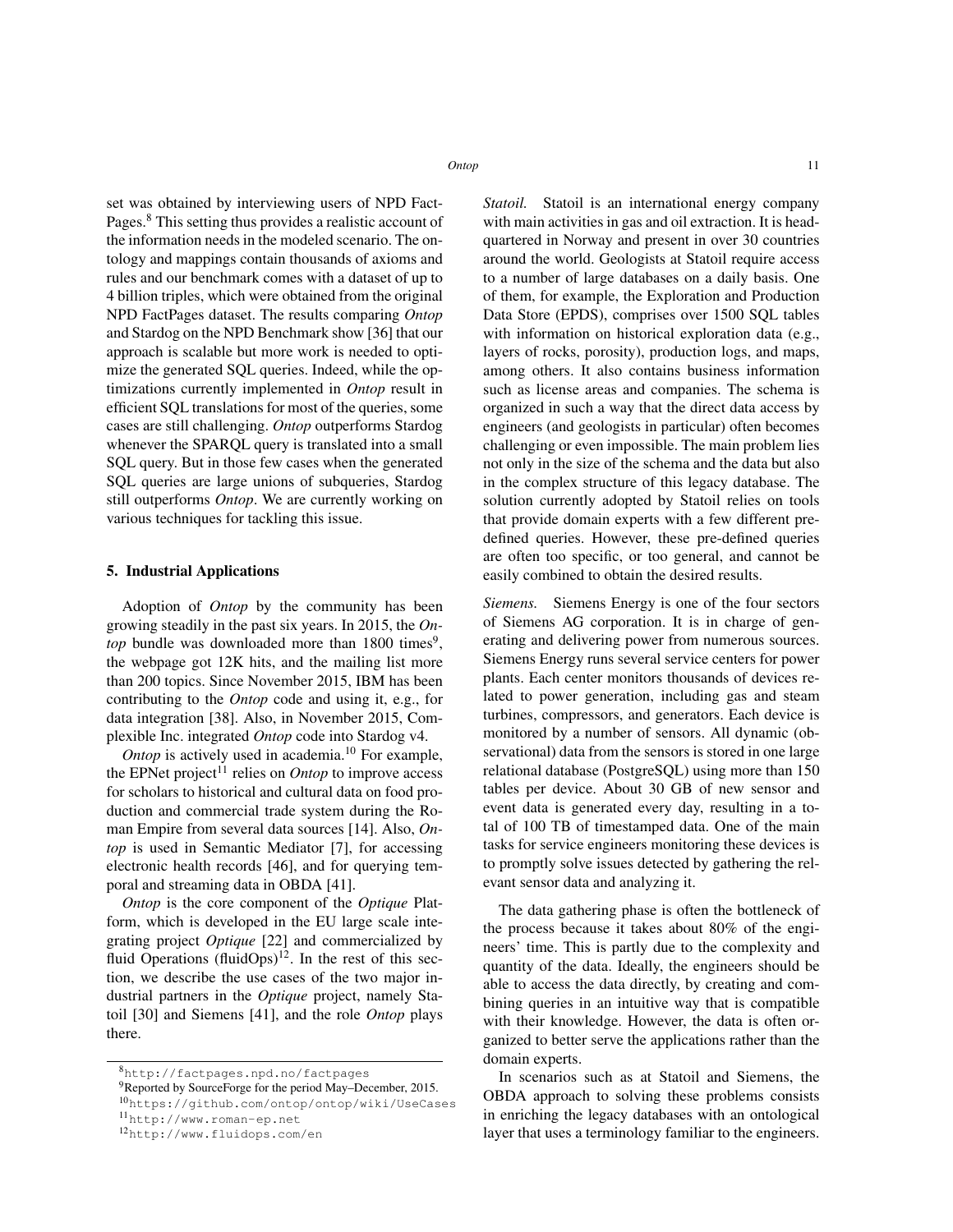The ontology helps the engineers in formulating their own queries autonomously using the domain vocabulary [22,31], thus effectively mediating between the engineers and the data. The role of *Ontop* (and *Optique*) is to make the OBDA approach feasible, by automating the process of translating the queries that the engineers pose over the ontology into queries over the legacy databases that can be executed efficiently.

## 6. Related SPARQL Query Answering Systems

We now briefly review the most popular SPARQL query answering systems, which can be categorized into two major types: triplestores and OBDA systems. Table 1 summarizes their main features.

Triplestores provide a flexible generic logical model for storing any set of RDF triples. However, if the triples are generated from external sources (e.g., relational databases) then an intermediate ETL (Extract, Transform, and Load) process is required to transfer data between these external sources and the triplestore. The ETL process can be expensive, especially when data sources are frequently updated.

OBDA systems, on the other hand, are set up over existing relational datasources and exploit their domain-specific schemas. By using ontologies and mappings, they expose the database as a virtual RDF graph that can be queried using SPARQL (thus, the additional ETL process is not required).

Some triplestores and OBDA systems have reasoning capabilities. The most common strategy for triplestores is forward-chaining, which consists in extending the set of RDF triples by means of inferences according to a given set of rules. Thus, the OWL 2 RL profile of OWL 2 (and similar rule-based ontology languages) are most suitable for triplestores. Forwardchaining has certain drawbacks: inferences can be costly in terms of both time and space; moreover, updates and deletions of triples require additional bookkeeping for incremental reasoning. Also, this approach cannot be adopted without sacrificing completeness of query answering when the ontology language (such as OWL 2 QL) is capable of inferring new individuals in the data.

In contrast to triplestores, the most common strategy for OBDA systems is query rewriting, and so OWL 2 QL is the OWL 2 profile most suitable in this setting. To guarantee rewritability, certain features, such as recursion and property chains, are not allowed in OWL 2 QL.

In the remainder of this section, we review various implementations of the two types.

# *6.1. Triplestores*

*Virtuoso Universal Server*<sup>13</sup> is a hybrid system that can be used as a relational database, a triplestore, or an OBDA system. It has two editions, an open-source and a commercial one. From the perspective of answering SPARQL queries, Virtuoso is used mostly as a triplestore. It supports SPARQL 1.1 and, in this mode, it offers some backward- (by default) and forwardchaining capabilities for limited subsets of RDFS and OWL. When Virtuoso is used as a regular DBMS, it can be turned into an OBDA system by setting up mappings in its own mapping language. However, its OBDA mode has several limitations: no reasoning capabilities are available and only a small fragment of R2RML is supported. Virtuoso can be accessed through the Sesame and Jena APIs.

*GraphDB*,<sup>14</sup> previously known as OWLIM [5], is a commercial triplestore developed by Ontotext. It fully supports SPARQL 1.1. OWL reasoning is based on the forward-chaining materialization approach. This strategy naturally fits with the OWL 2 RL profile but is incomplete for OWL 2 QL [4]. GraphDB is accessible through the Sesame API.

*Stardog*<sup>15</sup> is a commercial triplestore developed by Complexible Inc<sup>16</sup>. It supports SPARQL 1.1 and several reasoning levels: RDFS, the three profiles (OWL 2 QL, OWL 2 EL, OWL 2 RL), and OWL 2 DL (however, completeness in the latter is guaranteed only for schema reasoning). Stardog avoids eager materialization and its reasoning engine is partly based on query rewriting (in fact, the reasoning level can be chosen by the user at query time). Stardog can be accessed through the Sesame API. Since version 4 released in November 2015, Stardog has integrated *Ontop* code to support SPARQL queries over virtual RDF graphs. Therefore, it can now be classified also as an OBDA system.

*RDFox*<sup>17</sup> is an in-memory triplestore developed at the University of Oxford. It implements a novel sharedmemory parallel Datalog reasoning algorithm and sup-

<sup>13</sup>http://virtuoso.openlinksw.com

<sup>14</sup>http://ontotext.com/products/graphdb

<sup>15</sup>http://stardog.com

<sup>16</sup>http://complexible.com

<sup>17</sup>http://www.cs.ox.ac.uk/isg/tools/RDFox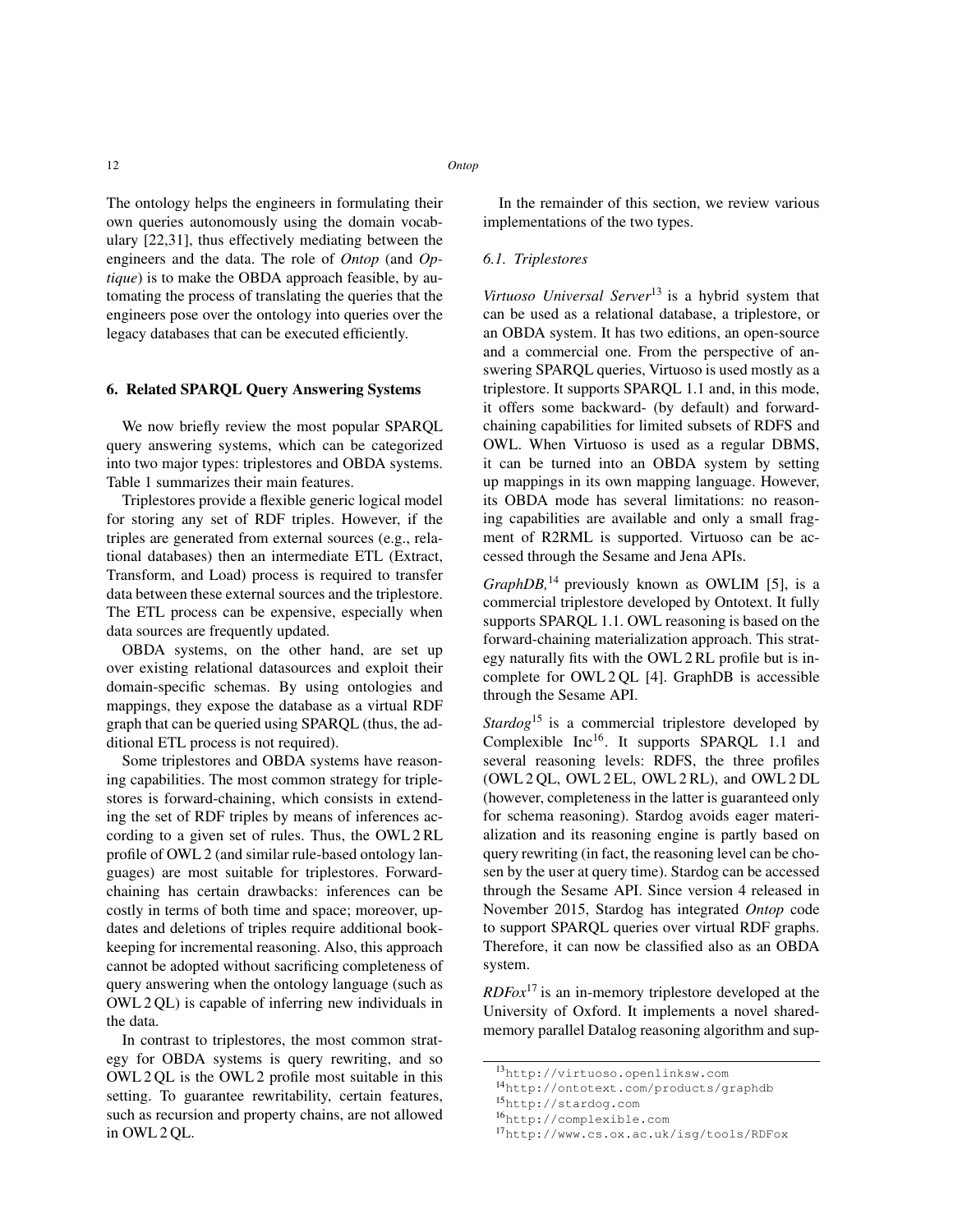| Ontop | 13 |
|-------|----|
|-------|----|

|             |                   |                           | I catter matrix of ST/MQD query answering systems |                   |               |
|-------------|-------------------|---------------------------|---------------------------------------------------|-------------------|---------------|
| Type        | System            | Reasoning                 | Mapping support                                   | License           | Starting year |
| Triplestore | <b>Virtuoso</b>   | $R$ DFS $*$               | Native, R2RML*                                    | GPL 2. Commercial | 1999          |
|             | GraphDB           | OWL 2 RL                  |                                                   | Commercial        | 2005          |
|             | Stardog           | OWL $2$ */ SWRL *         | Native, R2RML                                     | Commercial        | 2012          |
|             | <b>RDFox</b>      | OWL 2 RL / SWRL / Datalog | $\overline{\phantom{0}}$                          | Academic          | 2013          |
| <b>OBDA</b> | D <sub>2</sub> RO | N <sub>o</sub>            | D2RQ Mapping, R2RML*                              | Apache 2          | 2004          |
|             | Mastro            | OWL 2 OL                  | $R2RML^*$                                         | Academic          | 2006          |
|             | Ultrawrap         | <b>RDFS-Plus</b>          | Native, R2RML                                     | Commercial        | 2012          |
|             | Morph-RDB         | N <sub>0</sub>            | R <sub>2</sub> RML                                | Apache 2          | 2013          |
|             | Ontop             | OWL 2 OL / SWRL*          | Ontop Mapping, R2RML                              | Apache 2          | 2010          |

| Table 1                                          |
|--------------------------------------------------|
| Feature matrix of SPARQL query answering systems |

( <sup>∗</sup> indicates limited support)

ports OWL 2 RL reasoning by materialization [40]. The system is a cross-platform software written in C++ and comes with a Java wrapper supporting OWL API.

# *6.2. OBDA Systems*

*D2RQ*<sup>18</sup> is one of the pioneering OBDA systems, developed at the Free University of Berlin and DERI. This query rewriting system implements some query optimizations but these have often been reported as insufficient: for instance, the generated SQL queries can contain an excessive number of joins [44]. It provides its own mapping language, D2RQ, and supports only a fragment of R2RML. No inference mechanism is included. This software (last release in 2012) is available under an open-source license.

*Mastro*<sup>19</sup> is an OBDA system that shares common origins with *Ontop*. This query rewriting system supports reasoning over OWL 2 QL ontologies. Unlike other OBDA systems mentioned here, it supports only a restricted fragment of SPARQL that corresponds to conjunctive queries. Mastro is available only for demonstration, testing, and evaluation purposes.

*Ultrawrap*<sup>20</sup> is an OBDA system commercialized by Capsenta. It was recently extended to support inference over an extension of RDFS with inverse and transitive properties [56]. Ultrawrap uses an analogue of T-mappings of *Ontop*, which are called saturated mappings and which are used for creating regular and materialized views in the relational database.

*Morph-RDB,*<sup>21</sup> formerly called ODEMapster, is an open-source OBDA system supporting the R2RML and Direct Mappings standards. This system implements a number of query optimizations techniques such as self-join elimination [44]. However, it has no inference capability.

# 7. A Retrospective

*Ontop* has its roots in our early work on QuOnto and Mastro [1,10]. QuOnto is a reasoner for the description logic *DL-Lite* with plain conjunctive query (CQ) answering and Mastro is its extension with GAV (global as view) mappings for relational databases [42] (both systems are maintained by the Sapienza University of Rome). Our work enabled the use of these systems through the ontology editor Protégé 3 [43] and the DIG reasoner API [48].

Using these tools we interacted with third parties to develop several OBDA applications [13,10,29,52,47] (for a full list, see [47]). In the process we tested both the performance of the state-of-the-art query rewriting techniques and the feasibility of this technology for data integration and data access. We obtained insights on techniques and optimizations on the one hand, and on APIs and required features on the other hand. These two strands of development characterized our work from then on. We now briefly elaborate on them.

*Reasoning, Optimization, and Performance.* The main issue initially was the large number of CQs produced by the rewriting algorithm (PerfectRef [11]) implemented in QuOnto, which often returned hun-

<sup>18</sup>http://d2rq.org

<sup>19</sup>http://www.dis.uniroma1.it/~mastro

<sup>20</sup>http://capsenta.com

<sup>21</sup>https://github.com/oeg-upm/morph-rdb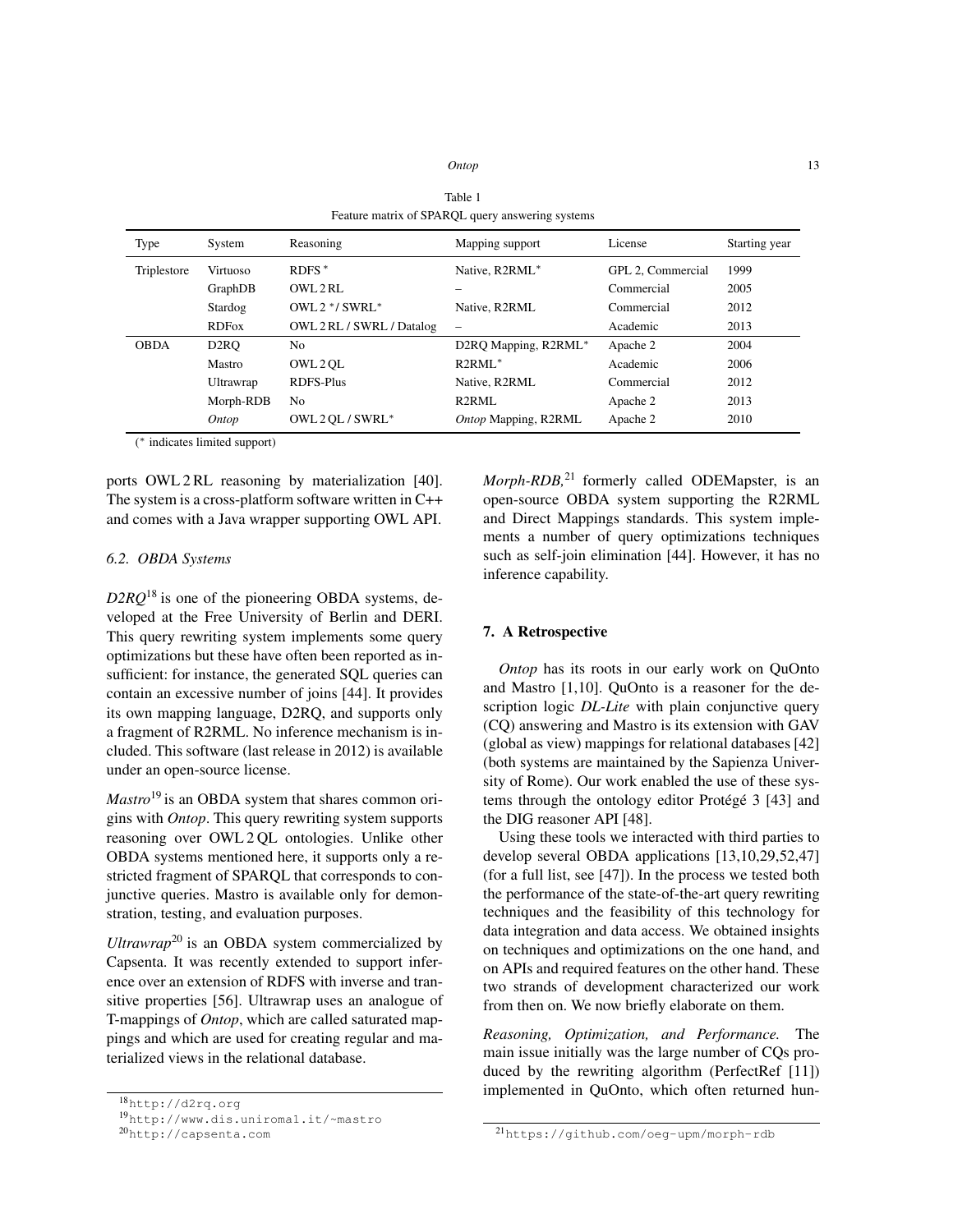dreds of thousands of CQs (even for simple ontologies and mappings). And although database systems do perform very well in general, commercial and noncommercial engines alike have problems with large generated queries. To deal with the issue, we extended PerfectRef by a Semantic Query Optimization (SQO) component, which removes redundant CQs and eliminates redundant self-joins using database integrity constraints (foreign and primary keys) [47].

The work in this direction materialized in the first version of *Ontop* (2010), which was called Quest (the name now refers only to the query processing engine). Quest can work in *(i)* the virtual mode that supports virtual RDF graphs via mappings, and *(ii)* the triplestore mode that stores RDF triples directly in a relational database. We developed the theory of T-mappings to improve performance in the virtual mode [49,35] (cf. Section 4.1) and the Semantic Index for the triplestore mode [50]. Then, the tree-witness query rewriting algorithm [32] replaced PerfectRef to drastically reduce the size of rewritings and take advantage of T-mappings and the Semantic Index. We also observed [47] that the generic database-centric SQO is insufficient in the OBDA setting and proposed novel techniques: e.g., simplification of join conditions by de-IRIing, cf. Section 4.2.2.

More recent lines of research on *Ontop* include *(i)* the formalization of SPARQL in the context of OBDA [53,35], *(ii)* the OWL 2 QL entailment regime [35], *(iii)* the SWRL rule language with a limited form of recursion handled by SQL Common Table Expressions [61], *(iv)* owl: sameAs for crosslinked datasets [12], and *(v)* expressive ontologies beyond OWL 2 QL by rewriting and approximation with the help of the mapping layer [6].

*API, Features, and Accessibility.* With the first version of *Ontop*, we shifted our focus from the Description Logic domain to Semantic Web technologies, gradually increasing the level of compliance with the RDF, RDFS, OWL 2 QL, SPARQL and R2RML standards. To support the OWL community, we include the OWL API and Protégé 4 (and more recently Protégé 5) interfaces for *Ontop*. To support the Linked Data community, we provide the Sesame API interface for *Ontop*, as well as an HTTP SPARQL endpoint.

*Ontop* was initially released under a non-commercial use license before adopting the permissive Apache 2.0 license in 2013. The project is now hosted in GitHub so that anybody can download it and contribute to the code. On the software engineering side, to facilitate integration, building, testing, and distribution, *Ontop* was repackaged as a Maven project and has been available from the official Maven repository since 2013. We gradually introduced project-wide testing, starting with functional tests for the reasoning modules, query answering modules (including the DAWG tests for SPARQL 1.0), and virtual RDF modules (including the DAWG tests for R2RML). Now most JUnit tests (∼2000) are automatically run with Travis-CI whenever new changes are pushed to GitHub.

# 8. Conclusion

We presented *Ontop*, a mature open-source OBDA system, which allows users to access relational databases through a conceptual representation of the domain of interest in terms of an ontology. The system is based on solid theoretical foundations and has been designed and implemented towards compliance with relevant W3C standards. It supports all major relational databases and implements numerous optimization techniques to offer a good level of performance. *Ontop* has been adopted in several academic and industrial use cases.

In the future, we plan to develop *Ontop* in the following directions.

- In order to further improve performance, we will investigate data-dependent optimizations.
- We plan to support larger fragments of SPARQL (e.g., aggregation, negation, and path queries) and R2RML (e.g., named graphs).
- For end-users, we will improve the GUI and extend utilities to make *Ontop* even more userfriendly.
- We plan to go beyond relational databases and support other kinds of data sources (e.g., graph and document databases).

Acknowledgements. This paper is supported by the EU under the large-scale integrating project (IP) Optique (*Scalable End-user Access to Big Data*), grant agreement n. FP7-318338.

## References

[1] Andrea Acciarri, Diego Calvanese, Giuseppe De Giacomo, Domenico Lembo, Maurizio Lenzerini, Mattia Palmieri, and Riccardo Rosati. QUONTO: QUerying ONTOlogies. In *Proc. of the 20th Nat. Conf. on Artificial Intelligence (AAAI)*, pages 1670–1671. AAAI Press, 2005.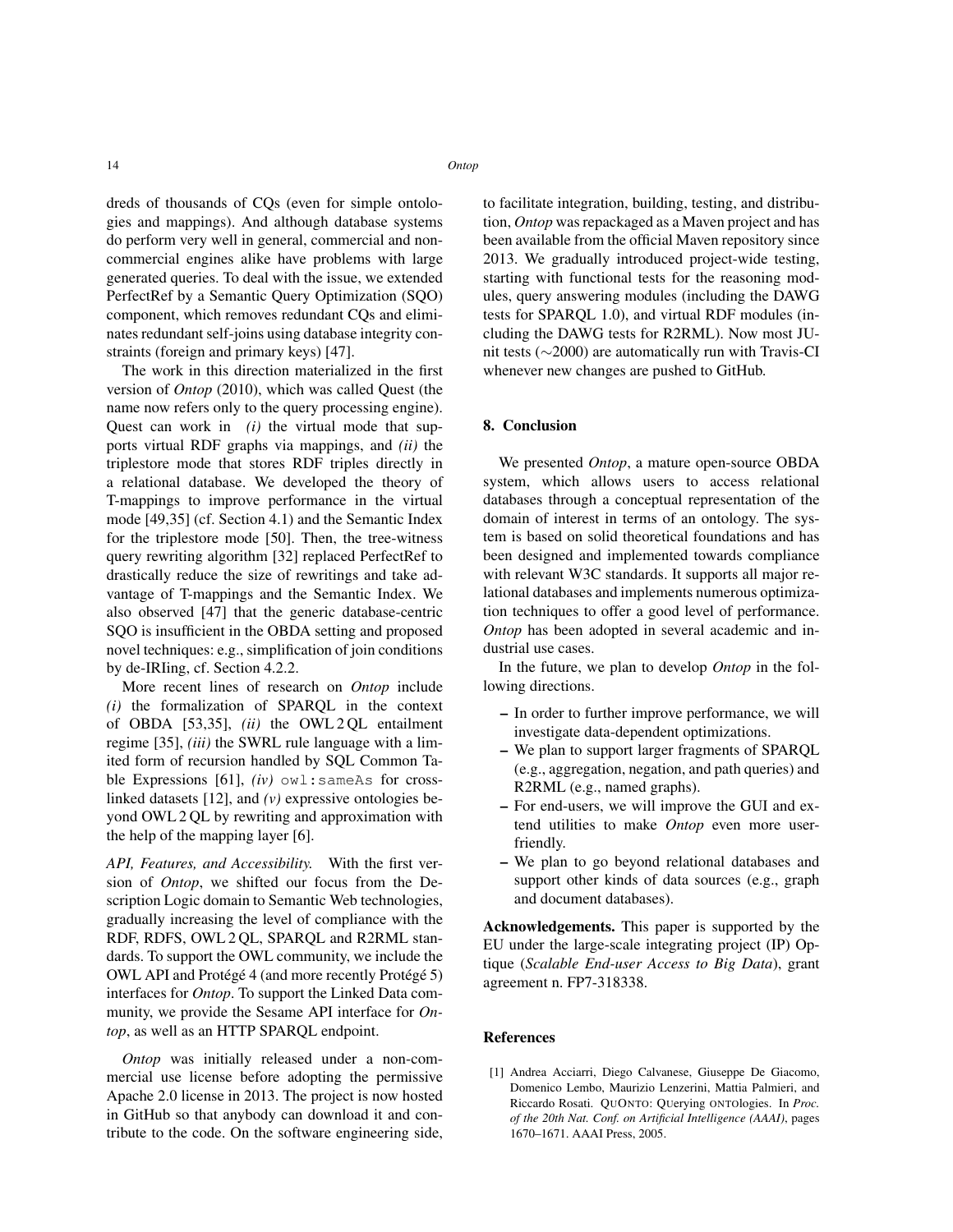- [2] Maribel Acosta, Maria-Esther Vidal, Tomas Lampo, Julio Castillo, and Edna Ruckhaus. ANAPSID: An adaptive query processing engine for SPARQL endpoints. In *Proc. of the 10th Int. Semantic Web Conf. (ISWC)*, volume 7031 of *Lecture Notes in Computer Science*, pages 18–34. Springer, 2011. doi:10.1007/978-3-642-25073-6\_2.
- [3] Alessandro Artale, Diego Calvanese, Roman Kontchakov, and Michael Zakharyaschev. The *DL-Lite* family and relations. *J. of Artificial Intelligence Research*, 36:1–69, 2009. doi:10.1613/jair.2820.
- [4] Barry Bishop and Spas Bojanov. Implementing OWL 2 RL and OWL 2 QL rule-sets for OWLIM. In *Proc. of the 8th Int. Workshop on OWL: Experiences and Directions (OWLED)*, volume 796 of *CEUR Electronic Workshop Proceedings*. CEUR-WS.org, 2011.
- [5] Barry Bishop, Atanas Kiryakov, Damyan Ognyanoff, Ivan Peikov, Zdravko Tashev, and Ruslan Velkov. OWLIM: A family of scalable semantic repositories. *Semantic Web J.*, 2(1):33– 42, 2011. doi:10.3233/SW-2011-0026.
- [6] Elena Botoeva, Diego Calvanese, Valerio Santarelli, Domenico Fabio Savo, Alessandro Solimando, and Guohui Xiao. Beyond OWL 2 QL in OBDA: Rewritings and approximations. In *Proc. of the 30th AAAI Conf. on Artificial Intelligence (AAAI)*. AAAI Press, 2016.
- [7] Béatrice Bouchou and Cheikh Niang. Semantic mediator querying. In *Proc. of the 18th Int. Database Engineering & Applications Symposium (IDEAS)*, pages 29–38. ACM Press, 2014. doi:10.1145/2628194.2628218.
- [8] Dan Brickley and R. V. Guha. RDF vocabulary description language 1.0: RDF Schema. W3C Recommendation, World Wide Web Consortium, February 2004. Available at http: //www.w3.org/TR/rdf-schema/.
- [9] Jeen Broekstra, Arjohn Kampman, and Frank van Harmelen. Sesame: A generic architecture for storing and querying RDF and RDF schema. In *Proc. of the 1st Int. Semantic Web Conf. (ISWC)*, volume 2342 of *Lecture Notes in Computer Science*, pages 54–68. Springer, 2002. doi:10.1007/3-540-48005-6\_7.
- [10] Diego Calvanese, Giuseppe De Giacomo, Domenico Lembo, Maurizio Lenzerini, Antonella Poggi, Mariano Rodriguez-Muro, Riccardo Rosati, Marco Ruzzi, and Domenico Fabio Savo. The Mastro system for ontology-based data access. *Semantic Web J.*, 2(1):43–53, 2011.
- [11] Diego Calvanese, Giuseppe De Giacomo, Domenico Lembo, Maurizio Lenzerini, and Riccardo Rosati. Tractable reasoning and efficient query answering in description logics: The *DL-Lite* family. *J. of Automated Reasoning*, 39(3):385–429, 2007. doi:10.1007/s10817-007-9078-x.
- [12] Diego Calvanese, Martin Giese, Dag Hovland, and Martin Rezk. Ontology-based integration of cross-linked datasets. In *Proc. of the 14th Int. Semantic Web Conf. (ISWC)*, volume 9366 of *Lecture Notes in Computer Science*, pages 199–216. Springer, 2015. doi:10.1007/978-3-319-25007-6\_12.
- [13] Diego Calvanese, C. Maria Keet, Werner Nutt, Mariano Rodriguez-Muro, and Giorgio Stefanoni. Web-based graphical querying of databases through an ontology: the WON-DER system. In *Proc. of the 25th ACM Symposium on Applied Computing (SAC)*, pages 1388–1395. ACM Press, 2010. doi:10.1145/1774088.1774384.
- [14] Diego Calvanese, Alessandro Mosca, Jose Remesal, Martin Rezk, and Guillem Rull. A 'historical case' of ontology-based data access. In *Proc. of Digital Heritage 2015 (DH 2015)*.

IEEE Computer Society Press, 2015.

- [15] Tiziana Catarci, Paolo Dongilli, Tania Di Mascio, Enrico Franconi, Giuseppe Santucci, and Sergio Tessaris. An ontology based visual tool for query formulation support. In *Proc. of the 16th Eur. Conf. on Artificial Intelligence (ECAI)*, pages 308– 312. IOS Press, 2004. doi:10.1007/978-3-540-39962-9\_15.
- [16] Upen S. Chakravarthy, John Grant, and Jack Minker. Logic-based approach to semantic query optimization. *ACM Trans. on Database Systems*, 15(2):162–207, 1990. doi:10.1145/78922.78924.
- [17] Souripriya Das, Seema Sundara, and Richard Cyganiak. R2RML: RDB to RDF mapping language. W3C Recommendation, World Wide Web Consortium, September 2012. Available at http://www.w3.org/TR/r2rml/.
- [18] AnHai Doan, Pedro Domingos, and Alon Halevy. Learning to match the schemas of data sources: A multistrategy approach. *Machine Learning*, 50(3):279–301, 2003. doi:10.1023/A:1021765902788.
- [19] AnHai Doan, Jayant Madhavan, Robin Dhamankar, Pedro Domingos, and Alon Halevy. Learning to match ontologies on the semantic web. *The VLDB Journal*, 12(4):303–319, 2003. doi:10.1007/s00778-003-0104-2.
- [20] Ronald Fagin, Laura M. Haas, Mauricio A. Hernández, Renée J. Miller, Lucian Popa, and Yannis Velegrakis. Clio: Schema mapping creation and data exchange. In *Conceptual Modeling: Foundations and Applications – Essays in Honor of John Mylopoulos*, volume 5600 of *Lecture Notes in Computer Science*, pages 198–236, 2009. doi:10.1007/978-3-642-02463- 4\_12.
- [21] Luciano Frontino de Medeiros, Freddy Priyatna, and Oscar Corcho. MIRROR: Automatic R2RML mapping generation from relational databases. In *Proc. of the 15th Int. Conf. on Web Engineering (ICWE)*, volume 9114 of *Lecture Notes in Computer Science*, pages 326–343. Springer, 2015. doi:10.1007/978-3-319-19890-3\_21.
- [22] Martin Giese, Ahmet Soylu, Guillermo Vega-Gorgojo, Arild Waaler, Peter Haase, Ernesto Jiménez-Ruiz, Davide Lanti, Martín Rezk, Guohui Xiao, Özgür L. Özçep, and Riccardo Rosati. Optique – zooming in on big data access. *IEEE Computer*, 48(3):60–67, 2015. doi:10.1109/MC.2015.82.
- [23] Georg Gottlob, Stanislav Kikot, Roman Kontchakov, Vladimir V. Podolskii, Thomas Schwentick, and Michael Zakharyaschev. The price of query rewriting in ontologybased data access. *Artificial Intelligence*, 213:42–59, 2014. doi:10.1016/j.artint.2014.04.004.
- [24] Florian Haag, Steffen Lohmann, Stephan Siek, and Thomas Ertl. QueryVOWL: A visual query notation for linked data. In *Proc. of the 3rd Int. Workshop on Human Semantic Web Interaction (HSWI). ESWC 2015 Satellite Events*, volume 9341 of *Lecture Notes in Computer Science*, pages 387–402. Springer, 2015. doi:10.1007/978-3-319-25639-9\_51.
- [25] Matthew Horridge and Sean Bechhofer. The OWL API: A Java API for OWL ontologies. *Semantic Web J.*, 2(1):11–21, 2011. doi:10.3233/SW-2011-0025.
- [26] Ernesto Jiménez-Ruiz, Bernardo Cuenca Grau, Yujiao Zhou, and Ian Horrocks. Large-scale interactive ontology matching: Algorithms and implementation. In *Proc. of the 20th European Conf. on Artificial Intelligence (ECAI)*, volume 242, pages 444–449. IOS Press, 2012.
- [27] Ernesto Jimenez-Ruiz, Evgeny Kharlamov, Dmitriy Zheleznyakov, Ian Horrocks, Christoph Pinkel, Martin G.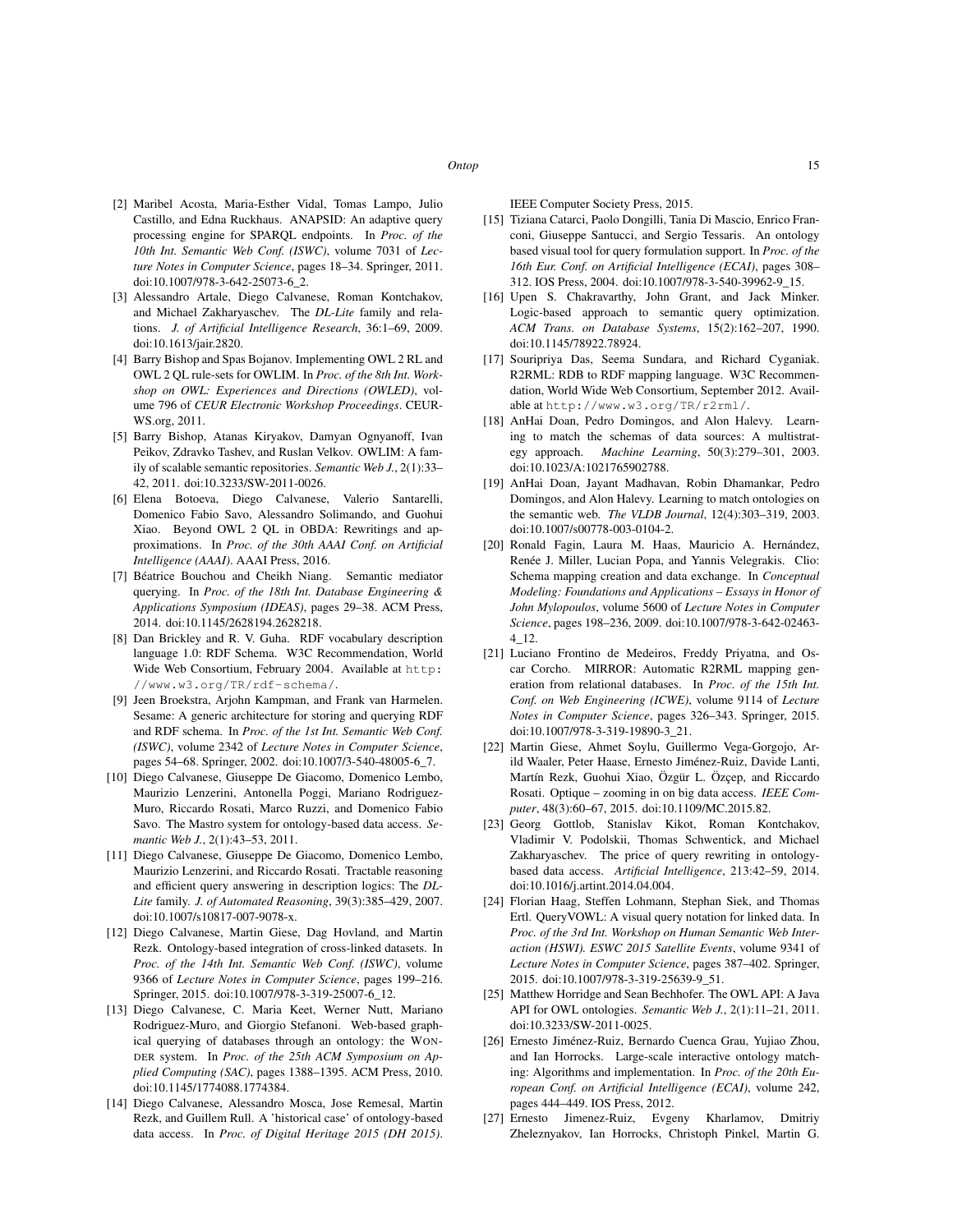Skjæveland, Evgenij Thorstensen, and Jose Mora. BootOX: Practical mapping of RDBs to OWL 2. In *Proc. of the 14th Int. Semantic Web Conf. (ISWC)*, volume 9367 of *Lecture Notes in Computer Science*, pages 113–132. Springer, 2015. doi:10.1007/978-3-319-25010-6\_7.

- [28] Joseph S. Nye Jr. The benefits of soft power. Technical report, Harvard University - Business School, 2004. Available at http://hbswk.hbs.edu/archive/4290.html.
- [29] C. Maria Keet, Ronell Alberts, Aurona Gerber, and Gibson Chimamiwa. Enhancing web portals with ontology-based data access: the case study of South Africa's Accessibility Portal for people with disabilities. In *Proc. of the 5th Int. Workshop on OWL: Experiences and Directions (OWLED)*, volume 432 of *CEUR Electronic Workshop Proceedings*. CEUR-WS.org, 2008.
- [30] Evgeny Kharlamov, Dag Hovland, Ernesto Jimenez-Ruiz, Davide Lanti, Hallstein Lie, Christoph Pinkel, Martin Rezk, Martin G. Skjæveland, Evgenij Thorstensen, Guohui Xiao, Dmitriy Zheleznyakov, and Ian Horrocks. Ontology based access to exploration data at Statoil. In *Proc. of the 14th Int. Semantic Web Conf. (ISWC)*, volume 9367 of *Lecture Notes in Computer Science*, pages 93–112. Springer, 2015. doi:10.1007/978-3-319- 25010-6\_6.
- [31] Evgeny Kharlamov, Nina Solomakhina, Özgür Lütfü Özçep, Dmitriy Zheleznyakov, Thomas Hubauer, Steffen Lamparter, Mikhail Roshchin, Ahmet Soylu, and Stuart Watson. How semantic technologies can enhance data access at Siemens Energy. In *Proc. of the 13th Int. Semantic Web Conf. (ISWC)*, volume 8796 of *Lecture Notes in Computer Science*, pages 601– 619. Springer, 2014. doi:10.1007/978-3-319-11964-9\_38.
- [32] Stanislav Kikot, Roman Kontchakov, and Michael Zakharyaschev. Conjunctive query answering with OWL 2 QL. In *Proc. of the 13th Int. Conf. on Principles of Knowledge Representation and Reasoning (KR)*, pages 275–285. AAAI Press, 2012.
- [33] Jonathan J. King. QUIST: A system for semantic query optimization in relational databases. In *Proc. of the 7th Int. Conf. on Very Large Data Bases (VLDB)*, pages 510–517. IEEE Computer Society, 1981.
- [34] Craig A. Knoblock, Pedro A. Szekely, José Luis Ambite, Aman Goel, Shubham Gupta, Kristina Lerman, Maria Muslea, Mohsen Taheriyan, and Parag Mallick. Semi-automatically mapping structured sources into the Semantic Web. In *Proc. of the 9th Extended Semantic Web Conf. (ESWC)*, volume 7295 of *Lecture Notes in Computer Science*, pages 375–390. Springer, 2012. doi:10.1007/978-3-642-30284-8\_32.
- [35] Roman Kontchakov, Martin Rezk, Mariano Rodriguez-Muro, Guohui Xiao, and Michael Zakharyaschev. Answering SPARQL queries over databases under OWL 2 QL entailment regime. In *Proc. of the 13th Int. Semantic Web Conf. (ISWC)*, volume 8796 of *Lecture Notes in Computer Science*, pages 552–567. Springer, 2014. doi:10.1007/978-3-319-11964-9\_35.
- [36] Davide Lanti, Martin Rezk, Guohui Xiao, and Diego Calvanese. The NPD benchmark: Reality check for OBDA systems. In *Proc. of the 18th Int. Conf. on Extending Database Technology (EDBT)*, pages 617–628. OpenProceedings.org, 2015. doi:10.5441/002/edbt.2015.62.
- [37] Domenico Lembo, Valerio Santarelli, and Domenico Fabio Savo. Graph-based ontology classification in OWL 2 QL. In *Proc. of the 10th Extended Semantic Web Conf. (ESWC)*, volume 7882 of *Lecture Notes in Computer Science*, pages 320–

334. Springer, 2013. doi:978-3-642-38288-8\_22.

- [38] Vanessa Lopez, Martin Stephenson, Spyros Kotoulas, and Pierpaolo Tommasi. Data access linking and integration with DALI: building a safety net for an ocean of city data. In *Proc. of the 14th Int. Semantic Web Conf. (ISWC), Part II*, volume 9367 of *Lecture Notes in Computer Science*, pages 186–202. Springer, 2015. doi:10.1007/978-3-319-25010-6\_11.
- [39] Boris Motik, Bernardo Cuenca Grau, Ian Horrocks, Zhe Wu, Achille Fokoue, and Carsten Lutz. OWL 2 Web Ontology Language profiles (second edition). W3C Recommendation, World Wide Web Consortium, December 2012. Available at http://www.w3.org/TR/owl2-profiles/.
- [40] Boris Motik, Yavor Nenov, Robert Piro, Ian Horrocks, and Dan Olteanu. Parallel materialisation of Datalog programs in centralised, main-memory RDF systems. In *Proc. of the 28th AAAI Conf. on Artificial Intelligence (AAAI)*, pages 129–137. AAAI Press, 2014.
- [41] Özgür Lütfü Özçep and Ralf Möller. Ontology based data access on temporal and streaming data. In *Reasoning Web. Reasoning on the Web in the Big Data Era – 10th Int. Summer School Tutorial Lectures (RW)*, volume 8714 of *Lecture Notes in Computer Science*, pages 279–312. Springer, 2014. doi:10.1007/978-3-319-10587-1\_7.
- [42] Antonella Poggi, Domenico Lembo, Diego Calvanese, Giuseppe De Giacomo, Maurizio Lenzerini, and Riccardo Rosati. Linking data to ontologies. *J. on Data Semantics*, X:133–173, 2008. doi:10.1007/978-3-540-77688-8\_5.
- [43] Antonella Poggi, Mariano Rodríguez-Muro, and Marco Ruzzi. Ontology-based database access with DIG-Mastro and the OBDA Plugin for Protégé. In Kendall Clark and Peter F. Patel-Schneider, editors, *Proc. of the 4th Int. Workshop on OWL: Experiences and Directions (OWLED DC)*, 2008.
- [44] Freddy Priyatna, Oscar Corcho, and Juan Sequeda. Formalisation and experiences of R2RML-based SPARQL to SQL query translation using Morph. In *Proc. of the 23rd Int. World Wide Web Conf. (WWW)*, pages 479–490. ACM, 2014. doi:10.1145/2566486.2567981.
- [45] S. Pugacs. Efficient query answering with semantic indexes. BSc thesis, KRDB Research Centre for Knowledge and Data, Free University of Bozen-Bolzano, 2011.
- [46] Alireza Rahimi, Siaw-Teng Liaw, Jane Taggart, Pradeep Ray, and Hairong Yu. Validating an ontology-based algorithm to identify patients with type 2 diabetes mellitus in electronic health records. *Int. J. of Medical Informatics*, 83(10):768–778, 2014. doi:10.1016/j.ijmedinf.2014.06.002.
- [47] Mariano Rodriguez-Muro. *Tools and Techniques for Ontology Based Data Access in Lightweight Description Logics*. PhD thesis, KRDB Research Centre for Knowledge and Data, Free University of Bozen-Bolzano, 2010. doi:10.1007/978-3-642- 39784-4\_5.
- [48] Mariano Rodriguez-Muro and Diego Calvanese. Towards an open framework for ontology based data access with Protégé and DIG 1.1. In *Proc. of the 5th Int. Workshop on OWL: Experiences and Directions (OWLED)*, volume 432 of *CEUR Electronic Workshop Proceedings*, 2008.
- [49] Mariano Rodríguez-Muro and Diego Calvanese. Dependencies: Making ontology based data access work in practice. In *Proc. of the 5th Alberto Mendelzon Int. Workshop on Foundations of Data Management (AMW)*, volume 749 of *CEUR Electronic Workshop Proceedings*, 2011.
- [50] Mariano Rodriguez-Muro and Diego Calvanese. High perfor-